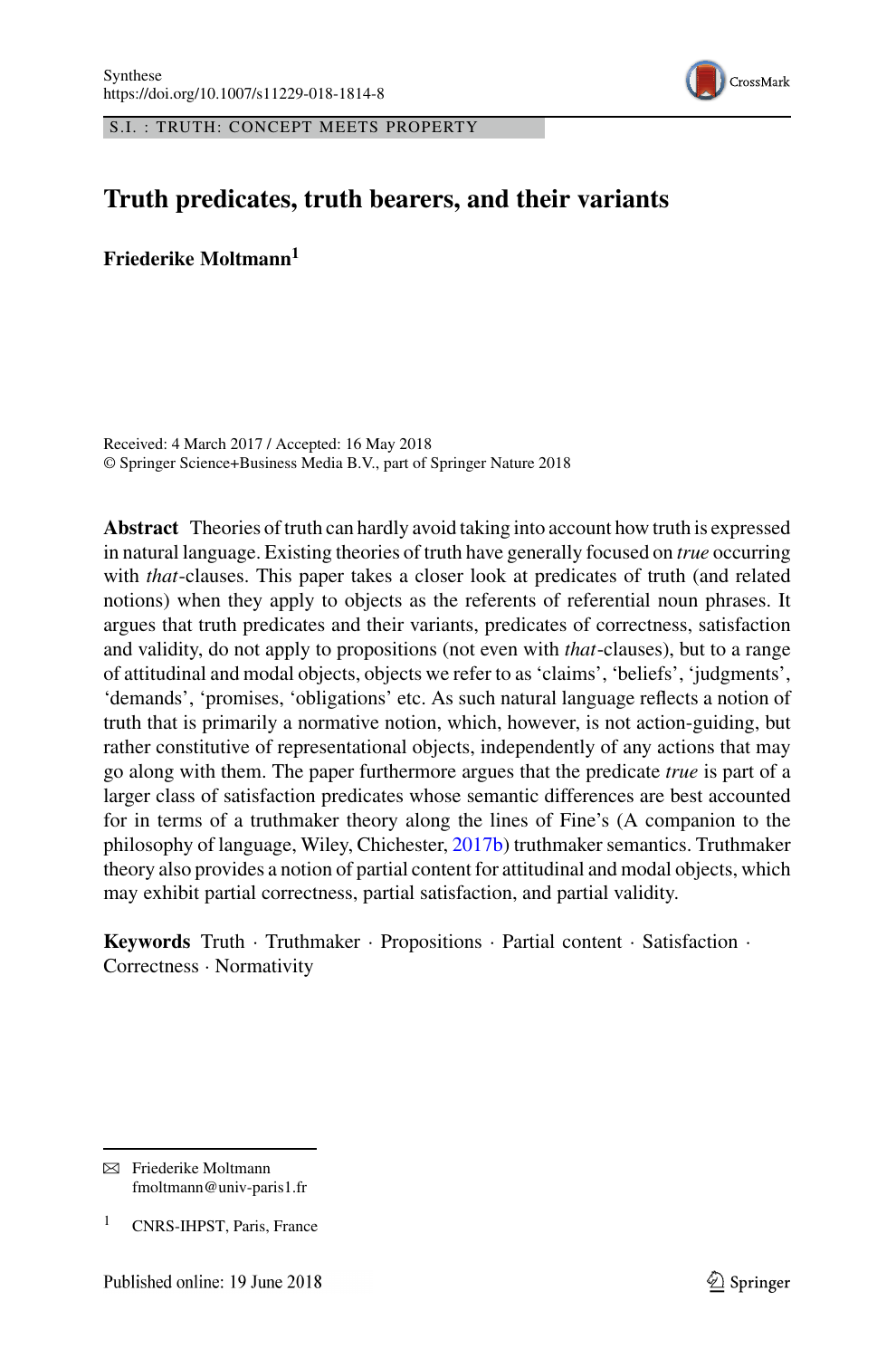# <span id="page-1-0"></span>**1 Introduction**

Natural language bears on a range of philosophical issues, and it fails to bear on others. The notion of truth is certainly one on which natural language bears a lot. Many theories of truth are focused on the way truth is conveyed in natural language, on the syntactic status of *true* as a predicate, connective, operator, or other linguistic 'device', as well as on the sorts of object that *true*, if considered a predicate, applies to, whether it is a proposition, an utterance, an act, or some other kind of object. Theories of truth generally care about what sorts of expressions *true* goes along with, *that*-clauses, referential NPs, quantifiers, or pronouns. Thus, a focus on *true* with *that*clauses has given rise to views according to which *true* does not act as a predicate or express a property, but rather has the status of a connective or operator (Mulligan [2010\)](#page-27-0), an anaphoric device (Grover et al. [1975\)](#page-27-1), or a semantically empty predicate, which may just serve the purpose of stating generalizations regarding propositional contents using quantifiers or pronouns (Ramsey [1927;](#page-27-2) Horwich [1990;](#page-27-3) [Künne 2003](#page-27-4) among others). Clearly then, a closer look at the way the expression *true* actually applies in natural language can be very important for the philosophical debate itself. This paper argues that a closer look at both semantic and syntactic aspects of natural language is very important for three issues regarding the notion of truth:

- [1] the nature and range of truth bearers
- [2] the relation of truth to normativity and the broader notion of satisfaction
- [3] the actual semantics of truth predicates with *that*-clauses.

Whereas most work on the expression of truth focuses on *true* with *that*-clauses, this paper focuses on *true* as a predicate that clearly applies to objects, as the referents of referential noun phrases. Moreover, it focuses on the fact that there is not a single truth predicate *true*, but a range of predicates that convey truth or a truth-related notion. Truth-related predicates consist in predicates of correctness, of satisfaction, and of validity.

Truth-related predicates, including *true,* are not predicates of a single sort of object, say propositions. Rather in natural language they act as predicates of various *attitudinal objects*. Attitudinal objects are, for example, entities that we refer to as claims, judgments, beliefs, requests, promises, decisions, intentions, and desires. Even though hardly recognized as such in contemporary metaphysics, attitudinal objects are extremely well-reflected in natural language and display a range of common characteristics which together distinguish them from other categories of objects, in particular acts and propositions. Some attitudinal objects are mental states (beliefs, intentions, desires), others are the non-enduring products of actions in the sense of Twardowski [\(1911\)](#page-27-5), for example judgments, decisions, claims, promises, and requests. Predicates of satisfaction also apply to objects closely related to attitudinal objects, namely (deontic) modal objects. Modal objects, which share relevant characteristics with attitudinal objects, are entities like obligations, permissions, needs, and invitations, as well as laws and rules. Both attitudinal and modal objects are part of the ontology of natural language in the sense of Moltmann [\(2017b,](#page-27-6) to appear), namely as the ontology speakers implicitly accept when using the language. That ontology may be different from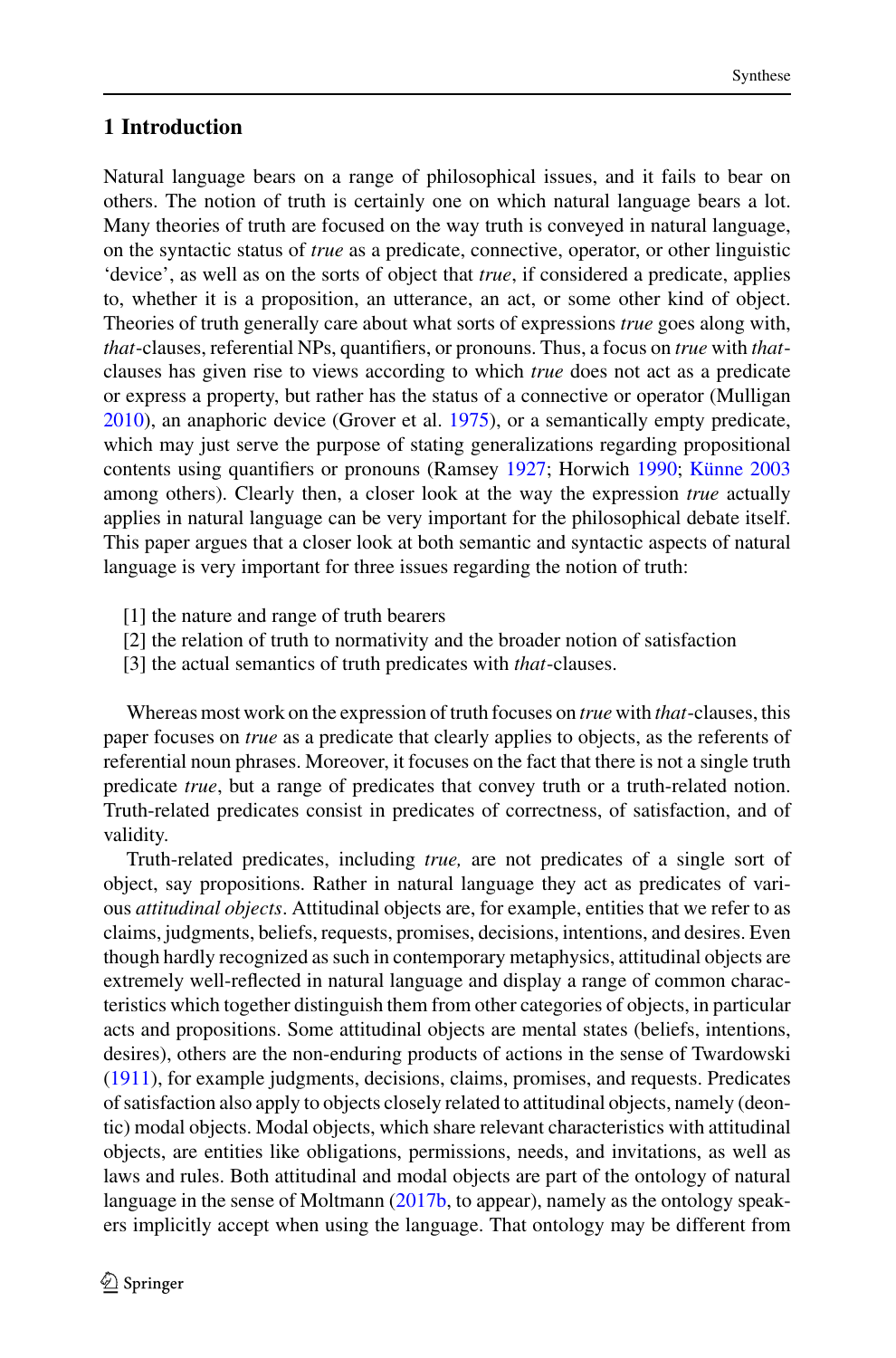the reflective ontology of speakers, the ontology philosophers or non-philosophers may accept when thinking about what there is.

*Correct* conveys truth (and just truth) with a range of attitudinal objects, as a norm associated with representational objects, rather than one that guides cognitive or illocutionary acts [\(Jarvis 2012\)](#page-27-7). The range of attitudinal objects with which *correct* conveys truth, it turns out, is greater than the one that *true* can apply to (which shows a surprising discrepancy between the philosophical notion of truth and the semantic content of the English expression *true*).

Predicates of satisfaction (*satisfied, fulfilled, taken up, implemented, realized* etc) are on a par with truth predicates, applying to particular sorts of attitudinal and modal objects. But different satisfaction predicates impose different conditions on attitudinal and modal objects and their satisfiers, conditions that can best be formulated in terms of a truthmaker approach along the lines of Fine [\(2017b,](#page-26-0) to appear a, b). Truthmaker theory will also account for the part structure of attitudinal and modal objects, which is based on partial content and underlies notions of partial truth, partial satisfaction, and partial validity.

Not only truth predicates with referential noun phrases apply to attitudinal (and modal) objects, but also truth predicates with *that*-clauses, which, the paper argues, apply to a contextually given claim or suggestion, rather than, as is standardly assumed, an abstract proposition.

With its focus on a greater class of truth bearers and truth-related predicates, the paper, finally, will add new arguments against a deflationist or minimalist account of truth predicates with *that*-clauses.

#### **1.1 Propositions, attitudinal objects, and the core-periphery distinction**

Philosophical theories of truth generally focus on *true* when it occurs with a *that*-clause as in  $(1a)$ :

(1) a. That Paris is the capital of France is true.

*That*-clauses are generally considered to be proposition-referring terms, which appears supported by the apparent equivalence of (1a) and (1b):

(1) b. The proposition that Paris is the capital of France is true.

The focus of this paper is on *true* and other truth-related predicates when they occur with referential NPs rather than *that*-clauses. This point of departure will lead to a rejection of an analysis of (1a) as in (1b) and establish a different category of objects than propositions as the primary bearers of truth-related predicates.

Of course, *true* applies to a referential NP in (1b) and this raises the question whether it would not simply establish that *true* applies to propositions. However, there are good reasons not to focus on sentences like (1b). It is significant that philosophers arguing for propositions being truth bearers hardly appeal to sentences like (1b), but rather to sentences with simple *that*-clauses as in (1a) (Sect. [7\)](#page-25-0) (and similarly for the role of propositions as the objects of attitudes). Why don't sentences like (1b) qualify for supporting propositions as objects playing a particular role in the semantics of natural language, such as truth bearers? That is because such sentences do not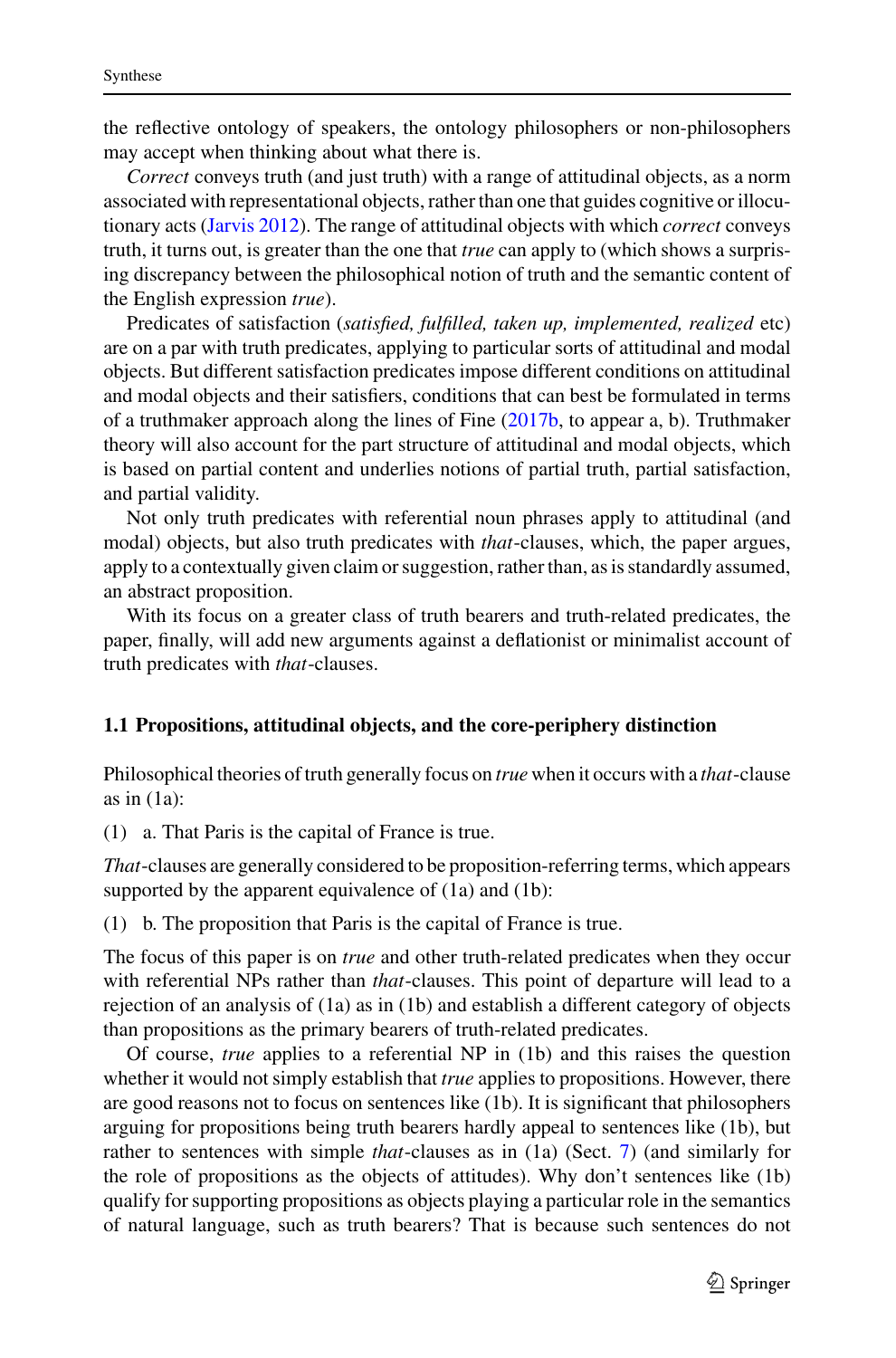belong to the relevant part of language, namely what one may call its *core*, the part of language whose use does not require philosophical reflection, yet may reflect an implicit philosophically relevant view. *The proposition that* S is a quasi-technical term aiming to make explicit (and thus likely reifying) what *that*-clauses are supposed to stand for.<sup>[1](#page-3-0)</sup> As a term that involves a certain amount of philosophical or linguistic reflection, it belongs to what one may call the *periphery* of language, the part of language that does presuppose such reflection.<sup>[2](#page-3-1)</sup>

While the core-periphery distinction in this sense has hardly ever been made explicit, it constitutes an implicit assumption that has guided the appeal to natural language throughout the history of philosophy. That is, it constitutes an implicit assumption on which natural language ontology as a philosophical practice throughout history is based and without which the project of natural language ontology would not be possible [\(Moltmann 2017b,](#page-27-6) to appear). The distinction is well-reflected in the choice of examples philosophers use or refrain from using when arguing for a particular ontological category. For example, Frege, when arguing for propositions and numbers being objects, pointed at the apparent semantic function of *that*-clauses and at the apparent number-referring function of terms like *nine* and *the number of planets,* terms from the core of language. He did not appeal to terms like *the proposition that* S or *the number nine*, which are reifying terms in the periphery of language and thus could not make the point. Similarly, when philosophers debate whether natural language involves reference to properties as abstract objects, they do not point at the existence in English of terms like *the property of being wise*, which are terms in the periphery of language, but rather at simple nominalizations such as *wisdom*, which belong the core of language. While the core-periphery distinction certainly is in need of further clarification, it is incontestable that it guides philosophers' appeal to natural language when arguing for an ontological category, and without it, descriptive metaphysics could hardly be pursued.

Referential NPs that are clearly part of the core of language and go with the predicate *true* include ordinary nominalizations of attitude verbs such as *belief, judgment*, and *claim*:

- (2) a. John's belief that S is true.
	- b. John's judgment that S is true.
	- c. John's claim that S is true.

The standard, proposition-based view takes nouns like *judgment* and *claim* to be ambiguous between standing for mental events or speech acts and standing for propositions (see, for example, Pustejovsky [1995;](#page-27-8) Thomson [2008\)](#page-27-9). That assumption is meant to account for the observation that such predicates allow on the one hand for content-

<span id="page-3-0"></span><sup>1</sup> Other 'reifying terms' of this sort include *the truth value true* and *the direction north*, again terms no philosopher would point to when arguing for truth values or directions being objects. Frege, of course, argued for truth values being objects, but he did so on the basis of considerations of the meaning of sentences, not on the basis of the availability of the term *the truth value true* in natural language. Frege's motivations for truth values being objects in fact did not come from what appears to be reflected in natural language, unlike his motivations for numbers and propositions.

<span id="page-3-1"></span> $2\degree$  For the ontological distinction between core and periphery of language (which is quite distinct from the Chomskian distinction of the same name) see Moltmann [\(2013a;](#page-27-10) [2017b,](#page-27-6) to appear).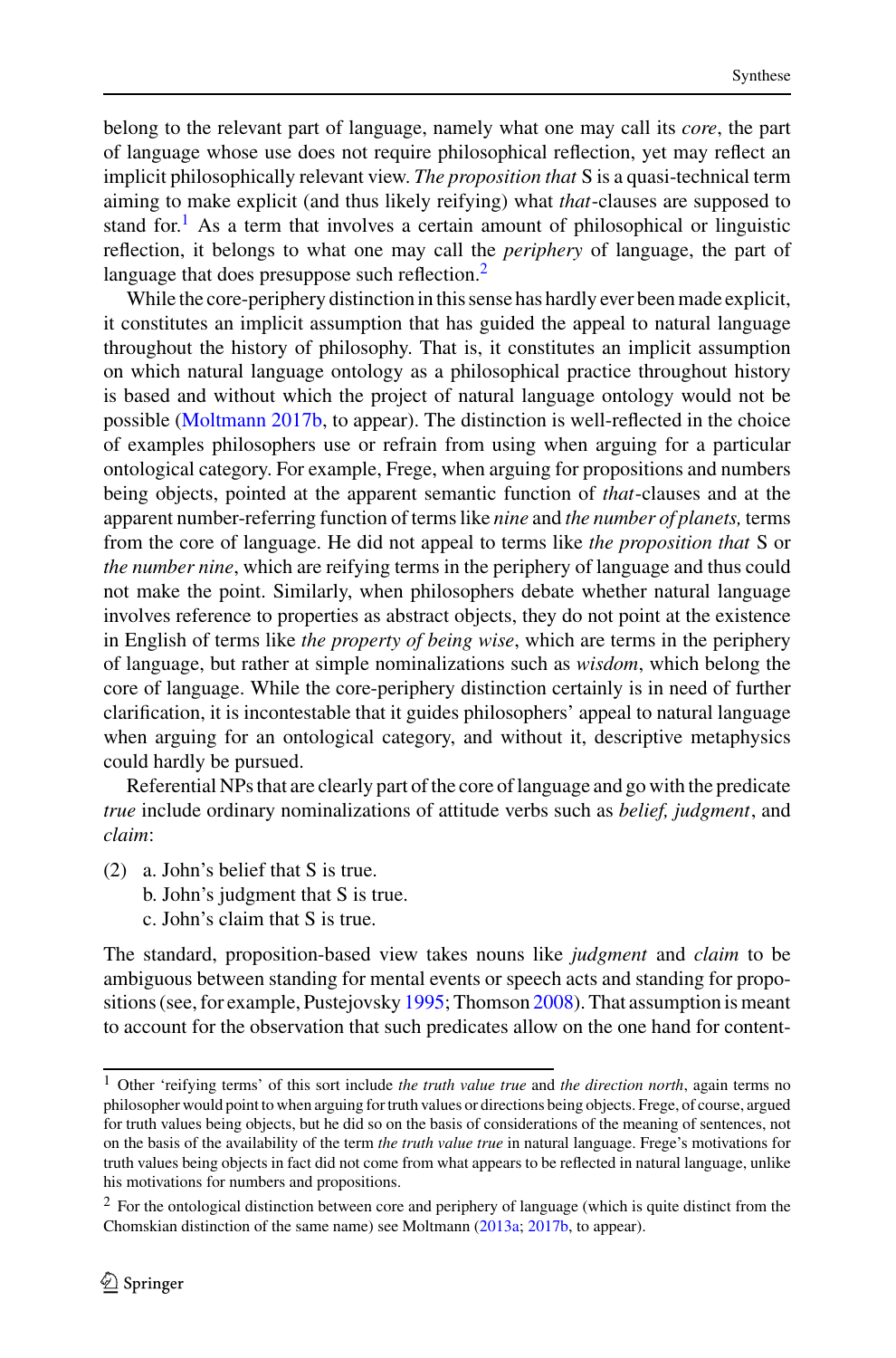related predicates such as *true* (which could apply to propositions) and on the other hand for predicates of concreteness, specifying, for example, a temporal duration or causal relation. However, there are good reasons to consider such nouns univocal, standing for entities of a third kind, what I call *attitudinal objects* (Moltmann [2003b,](#page-27-11) [2013a,](#page-27-10) [c,](#page-27-12) [2014,](#page-27-13) [2017c\)](#page-27-14). On reason is that they permit at once predicates concrete objects and truth predicates $3$ :

(3) a. John remembered his false judgment that S. b. Mary overheard John's true claim that S.

Another, more important reason is the applicability of various predicates (with a particular reading) to propositions, actions, and attitudinal objects. Beliefs, judgments, and claims belong to a category of objects—the category of attitudinal objects—which have a range of linguistically well-reflected characteristics that together distinguish them both from propositions and from actions.

First, there are predicates of satisfaction that can apply to a request, a piece of advice, or a promise, but could apply neither to an action nor a proposition (Ulrich [1976;](#page-27-15) Moltmann [2014,](#page-27-13) [2017c\)](#page-27-14):

- (4) a. John fulfilled the request. b. ??? John fulfilled the act of requesting/a proposition.
- (5) a. Joe followed the advice. b. ??? Joe followed the act of advising/a proposition.
- (6) a. John broke the promise. b. ??? John broke the act of promising/a proposition.

The applicability of predicates of satisfaction makes particularly clear that nouns like *request, advice, promise* etc. could not stand for acts or propositions: neither acts nor propositions can be 'fulfilled', 'satisfied', 'followed', or 'broken', a point emphasized by Ulrich [\(1976\)](#page-27-15).

Attitudinal objects generally come with essential truth or satisfaction conditions, and of different sorts, reflected in the applicability of different satisfaction predicates[.4](#page-4-1) Those conditions involve conditions on the truthmakers/satisfiers (or falsemakers/violators) of attitudinal objects and the setting of norms underlying the direction of fit, conditions that make a separation of content and force unnecessary (Sect. [3\)](#page-13-0).

Second, attitudinal objects have a part structure based on partial content. This also distinguishes them from states, on the standard understanding on which states have temporal parts. A part of a belief, judgment, or assertion is a partial content, not the temporal part of a state or act. That is the only way *part of* can be understood when

<span id="page-4-0"></span><sup>&</sup>lt;sup>3</sup> These are not ordinary cases of co-predication dealt with in the pertinent literature (Pustejovsky [1995,](#page-27-8) Asher [2010\)](#page-26-1). This literature focuses on conjunction of predicates of different sorts, allowing conjuncts to apply to different developments of an underspecified entity referred to by the subject term. Compositionally such an account would not be available in (3a, b), which requires a modifier to apply to the semantic value of the noun and then the predicate to apply to the modifier-noun combination.

<span id="page-4-1"></span><sup>4</sup> Not all attitudinal objects come with truth or satisfaction conditions. There are also 'expressive' attitudinal objects, for example products of expressive illocutionary acts such as sighs and complaints.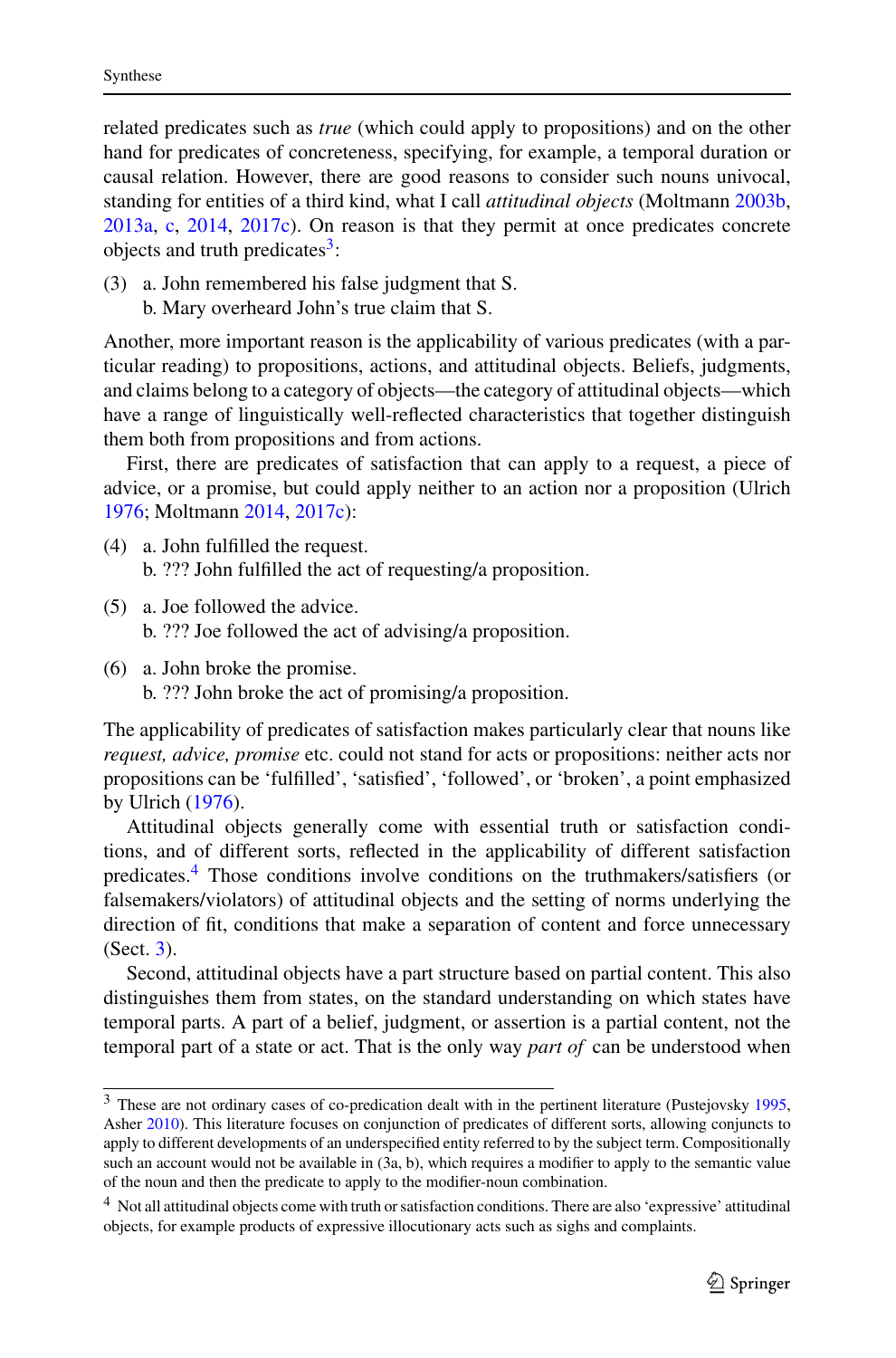applied to a belief, judgment, or assertion[.5](#page-5-0) By contrast, *part of* does not really apply to propositions, with a clear intuitive understanding.<sup>[6](#page-5-1)</sup> With propositions, it very much depends on the theoretical conception of a proposition how *part of* is understood. If propositions are conceived as structured propositions, then objects and properties will be constituents of propositions, and hence parts of them. But not so if propositions are conceived as sets of possible worlds or constructs from possible worlds, in which case the notion of part may be construed as that of partial content (Yablo [2015\)](#page-27-16) (or, similarly, if propositions are conceived in terms of sets of truthmakers or satisfiers as in Fine  $(2017b)$ .<sup>[7](#page-5-2)</sup>

Finally, attitudinal objects enter similarity relations strictly on the basis of being the same in content, provided they are of the same type (Moltmann [2014,](#page-27-13) [2017b\)](#page-27-6). This is reflected in the way *the same as* and *partly the same as* are understood below:

- (7) a. John's claim was the same as Mary's.
	- b. John's claim was partly the same as Mary's.

(7a) can only state the sharing of content, not the sharing of a way of performing a speech act. (7b) similarly can only be about the sharing of a partial content. This is different for actions. For actions to be the same, they need to share features of their performance; sharing of content is neither sufficient nor in fact necessary.

Thus, attitudinal objects have the following general characteristics:

[1] they have truth or satisfaction conditions

[2] they have a part structure based on partial content

[3] they enter similarity relations based on content only rather than shared features of a performance.

These features together characterize attitudinal objects as an ontological category and distinguish them from acts and propositions. They also distinguish them from states, on a notion of a state on which a state has temporal parts and enters similarity relations based on shared features of its temporal parts. States in that sense generally do not come with satisfaction conditions.<sup>[8](#page-5-3)</sup>

(i) a.The proposition that John is incompetent is partly true. b. Part of the proposition that John is incompetent is true.

However, *partly* does not directly relate to the part structure of the subject referent, but may relate to an entity closely related to it, such as the content of a sentence, as in (iia), which is not equivalent to (iib):

(ii) a. The sentence *John is incompetent* is partly true. b. Part of the sentence *John is incompetent* is true.

See Yablo [\(2015\)](#page-27-16) for the observation and Moltmann [\(2017a\)](#page-27-17) for an analysis.

<span id="page-5-3"></span><sup>8</sup> The sortal *state* generally is used for states in that sense rather than for attitudinal objects of the sort of beliefs, desires, or intentions.

<span id="page-5-0"></span><sup>5</sup> All part-related expressions, not just *part of* behave that way (*most of, to some extent, partially* etc.).

<span id="page-5-1"></span><sup>6</sup> *Part of* also applies to what is described as a 'content', picking out a partial content:

<sup>(</sup>i) a. Part of the content of the sentence *John came and Mary left* is that John came. b. Part of the content of the claim/the thought that John came and Mary left is that John came.

<span id="page-5-2"></span><sup>7</sup> Note that the adverbial *partly* can apply to propositions clearly relating to a partial content, as seen in (ia), as opposed to (ib) (which does not have a clear meaning):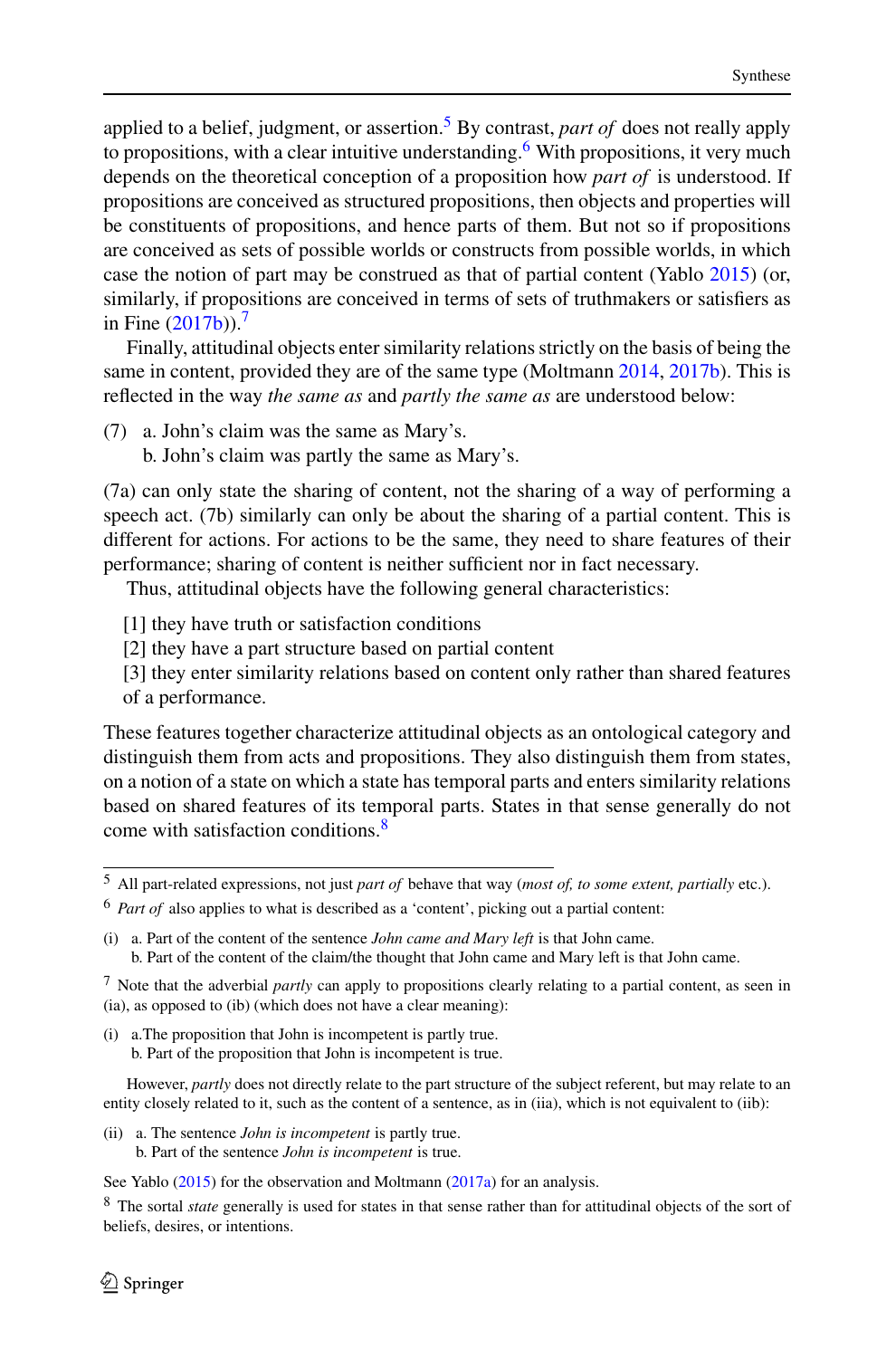In addition to those content-related features, attitudinal objects, as mentioned, may exhibit properties of concreteness. They may enter causal relations (content-based mental causation) and have a limited lifespan, generally not lasting longer than the acts that may have established them.

Attitudinal objects depend on a particular agent. Thus, John's claim depends on John and cannot be the claim of Mary. This raises the question how attitudinal objects would allow for the sharing of content. One way in which content can be shared, obviously, consists in two agents engaging in similar attitudinal objects. Another way consists in two agents engaging in a kind of attitudinal object. Kinds of attitudinal objects are equally well-reflected in natural language (Moltmann [2003b,](#page-27-11) [2013a\)](#page-27-10). Whereas *John's claim that* S in (8a) stands for a particular attitudinal object, *the claim that* S in (8b) stands for a kind of attitudinal object:

- (8) a. John's claim that S is true.
	- b. The claim that S is true/is widely believed/has never been made.

As (8b) illustrates, kinds of attitudinal objects exhibit representational properties just like particular attitudinal objects; moreover they need not be instantiated.

While attitudinal objects are hardly recognized in contemporary metaphysics, they are clearly part of the ontology of natural language (Moltmann [2003a,](#page-27-10) [b,](#page-27-11) [2013a,](#page-27-10) [2014,](#page-27-13) [2017c\)](#page-27-14). Natural language generally displays a wealth of (nontechnical) terms for attitudinal objects, most importantly nominalizations of attitude verbs such as *claim, thought, judgment, decision, promise, offer, invitation, request, demand, suggestion, desire, intention, belief, hope, fear,* etc., which exhibit a stable semantic behavior displaying the characteristic properties of attitudinal objects. The fact that attitudinal objects are well-reflected in language does not mean that attitudinal objects themselves are in any way language-dependent. They would exist whether or not a language has terms standing for them. It is just that language displays them and their nature better than our reflective ontology. Attitudinal objects divide into mental states (beliefs, intentions, desires), cognitive products (decisions, judgments, thoughts), and illocutionary products (claims, requests, promises), in roughly the sense of Twardowski's [\(1911\)](#page-27-5) distinction between actions and products. According to that notion of a product, a claim is the non enduring product of an act of claiming, a judgment the (nonphysical) product of an act of judging, and a decision the (nonphysical) product of an act of deciding. To use Thomasson's [\(1999\)](#page-27-18) term, the judgment is the 'abstract artifact' that results from an act of judging, in Thomasson's sense of 'abstract' as 'lacking a physical realization' (Moltmann [2014,](#page-27-13) [2017c\)](#page-27-14). As in the case of artifacts, it is the product, not the act that is the carrier of representational and relevant normative properties. This is very important for the notion of truth and truth-related notions. Attitudinal objects, not actions that may have established them, are the bearers of truth or the related notion of satisfaction.

To summarize, attitudinal objects are entities that are characterized by a range of properties, and they are well-reflected in natural language, at least in English and other European languages. They consist of mental states and the non-enduring products of mental or illocutionary acts. As such they exist whether or not a language has terms for them.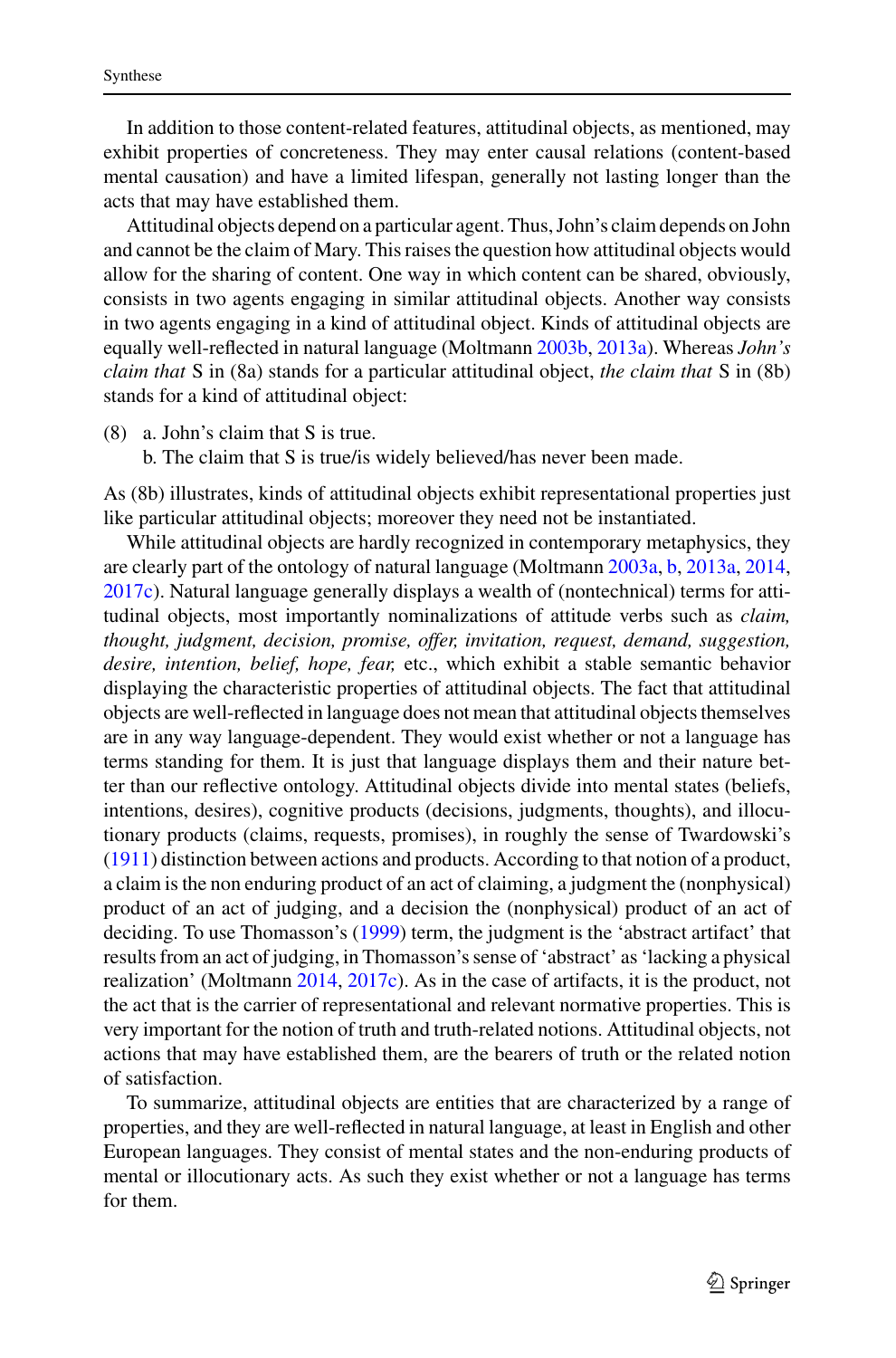# **2** *True* **and** *correct* **as truth predicates**

# **2.1 Correctness and the norm of truth**

An important observation is that the truth of attitudinal objects can also be conveyed by *correct* (or *right*), which thus acts as a *normative truth predicate*:

(9) a. John's belief that S is correct. b. John's judgment that S is correct. c. John's claim that S is correct.

In natural language, *correct* when applied to a belief or an assertion conveys just truth, whether or not the belief or assertion is justified or warranted. This is an important fact. Even if some philosophers such as Williamson [\(2000\)](#page-27-19) impose further, epistemic conditions on the correctness of beliefs or assertion, this could not influence the application of *correct* in natural language[.9](#page-7-0) *Correct* simply cannot convey more than just truth when applied to beliefs, judgments, and assertions.

Like *true, correct* can also be predicated of sentences:

(10) This sentence is correct.

When predicated of sentences, however, *correct* evaluates grammaticality rather than truth. Here the more general normative meaning of *correct* is at play, where *correct* holds of an object *o* just in case *o* fulfills the norm (or standard of correctness) that is associated with *o* or that is relevant in the context. The norm associated with a syntactic object is grammaticality rather than truth. Other kinds of norms are associated with other types of objects that *correct* may apply to. A choreography may be the norm for a dancer's movement as in (11a), a logic that for a proof as in (11b) and (11c), and laws or moral values for punishments as in (11d):

- (11) a. The dancer's movements were correct.
	- b. The proof was correct. $10$
	- c. The conclusion that Mary is guilty is correct.
	- d. John's punishment was correct.

For the application of *correct*, as for other truth-related predicates, the distinction between actions and their products is important. When a conclusion is correct, the act of concluding itself need not be; it may go against a contextually given demand—just

<span id="page-7-0"></span><sup>9</sup> Thomson [\(2008\)](#page-27-9) argues that *correct* applies to assertions in two different ways, depending on the meaning of *assertion*. When *assertion* stands for a proposition, *correct* conveys external correctness, such as truth; when *assertion* stands for an act of asserting, it conveys internal correctness, correct pronounciation, or use of a grammatical sentence for example. I do not think this is reflected in the linguistic intuitions. Thomson relies on the standard view according to which *assertion* is polysemous. But that view, as we have seen, is problematic.

<span id="page-7-1"></span><sup>&</sup>lt;sup>10</sup> One may argue that proofs are correct by nature. Assertions and questions about the existence of a proof of a hypothesis seem to presuppose that. However, *proof* is in fact also used as a noun for something that may or may not be correct (*the proof he wrote down turned out to be incorrect, it contained a mistake*). Of course, the verb *prove* is factive: *John proved that* S implies the truth of S -- as well as the existence of a (correct) proof. But the verb is not the noun and the noun appears to be polysemous, able to also stand for 'real' as well as 'potential' or attempted proofs. See also [Löf \(1987\).](#page-27-11)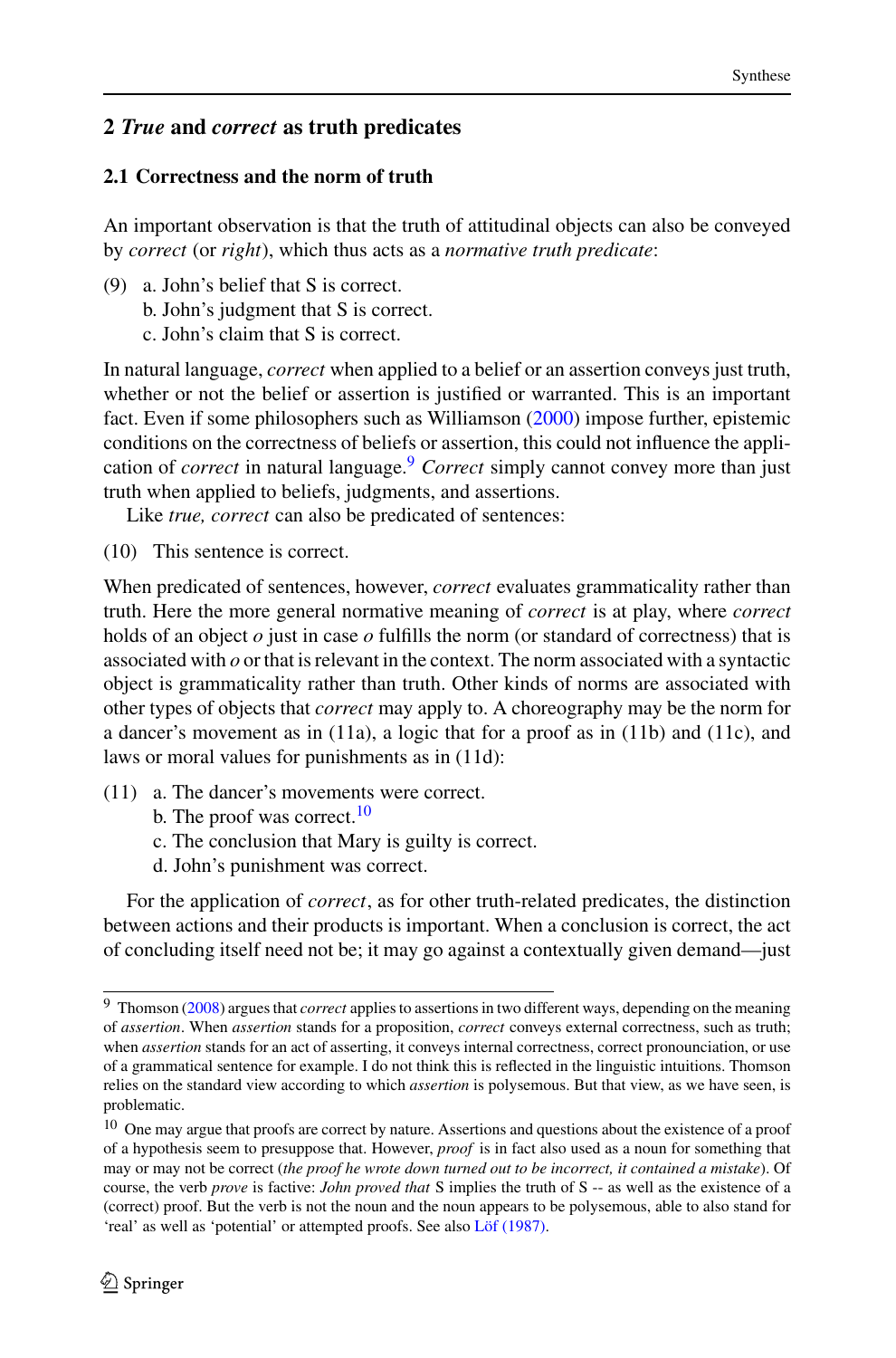like a signature may be correct, but not the act of signing. This also holds for assertions and judgments. When (9c) is true, (12a) need not be, and vice versa, and similarly for (9b) and (12b):

- (12) a. John's making a claim that S/John's claiming (that S) was correct.
	- b. John's making a judgment (that S) is correct. $<sup>11</sup>$  $<sup>11</sup>$  $<sup>11</sup>$ </sup>

*Correct* in (9a, b, c) conveys truth; in (12a, b) it conveys the fulfillment of what may just be a contextually given norm, a requirement, expectation, instruction, or purpose. Acts of making an assertion or a judgment or adopting or maintaining a belief may be correct because they follow an instruction or order, not because they capture or maintain a truth. Assertions, judgements, and beliefs, by contrast, are not evaluated as correct according to some contextually relevant norm, but only according to the norm they are intrinsically associated with, the norm of truth. Acts of judging and asserting may produce a product that is associated with the norm of truth, quite independently of what norms the acts themselves may aim to satisfy.<sup>12</sup>

In the philosophical literature, normativity is generally linked to actions. Thus, there are proposals according to which truth is constitutive of the norm associated with believing, along the lines of 'if one ought to believe  $p$ , then  $p'$  (Boghossian [2003;](#page-26-2) [Gibbard 2005\)](#page-26-3). But such conditions on adopting or maintaining a belief are problematic [\(Glüer and Wikforss 2009\)](#page-26-4). Truth is not the aim of believing in the sense in which the fulfillment of moral values is what certain types of actions and decisions should aim for. In fact, the norms for actions of adopting or maintaining a belief may simply be contextually given norms of some sort or another. Truth as a norm is not action-guiding, but rather is solely associated with the representational object, as its purpose or 'telos', as Jarvis [\(2012\)](#page-27-7) puts it. As a teleological norm, truth is associated with mental states like beliefs as well as products of mental or illocutionary acts such as judgments and assertions. Mental states such as beliefs and intentions need not have been produced at all by any mental acts aiming at anything. In fact, intentions as states arguably are prior to any intentional acts (Searle [1983\)](#page-27-20).

To summarize, then, *correct* applies to an object with a single reading just in case the object is intrinsically associated with a particular norm. *Correct* applies to beliefs, judgments, and claims with a single reading conveying truth because beliefs, judgments, and claims are intrinsically associated with the norm of truth. This association

<span id="page-8-0"></span> $11$  It was pointed out to me that judging is not really a voluntary action, which means that a judging cannot be correct in the way a claiming can. However, one can refrain from making a judgment, and thus the making of a judgment can be correct.

<span id="page-8-1"></span><sup>12</sup> Thomson [\(2008\)](#page-27-9) argues against truth being normative and *correct* conveying normativity. Rather, for her, *correct* applies relative to a kind that fixes the standard that an object of that kind has to meet in order to count as correct. This is entirely in the spirit of the present account on which truth is the standard associated with a certain kind of attitudinal object, which an attitudinal object of that kind needs to meet if it is to count as correct. Unlike the present view, Thomason does not take contextually given standards into consideration. Rather she takes the norms or standards associated with acts (of asserting) to be standards of 'internal correctness'.

For Thomson, assertions are associated with external and with internal standards of correctness, and truth is just one (external) standard that assertions are associated with. That is because on her view *assertion* is ambiguous between denoting a proposition (associated with an external standard of correctness) and denoting an action (associated with an internal standard of correctness), a view that I take to be in error (Sect. [1\)](#page-1-0). See also Fn 9.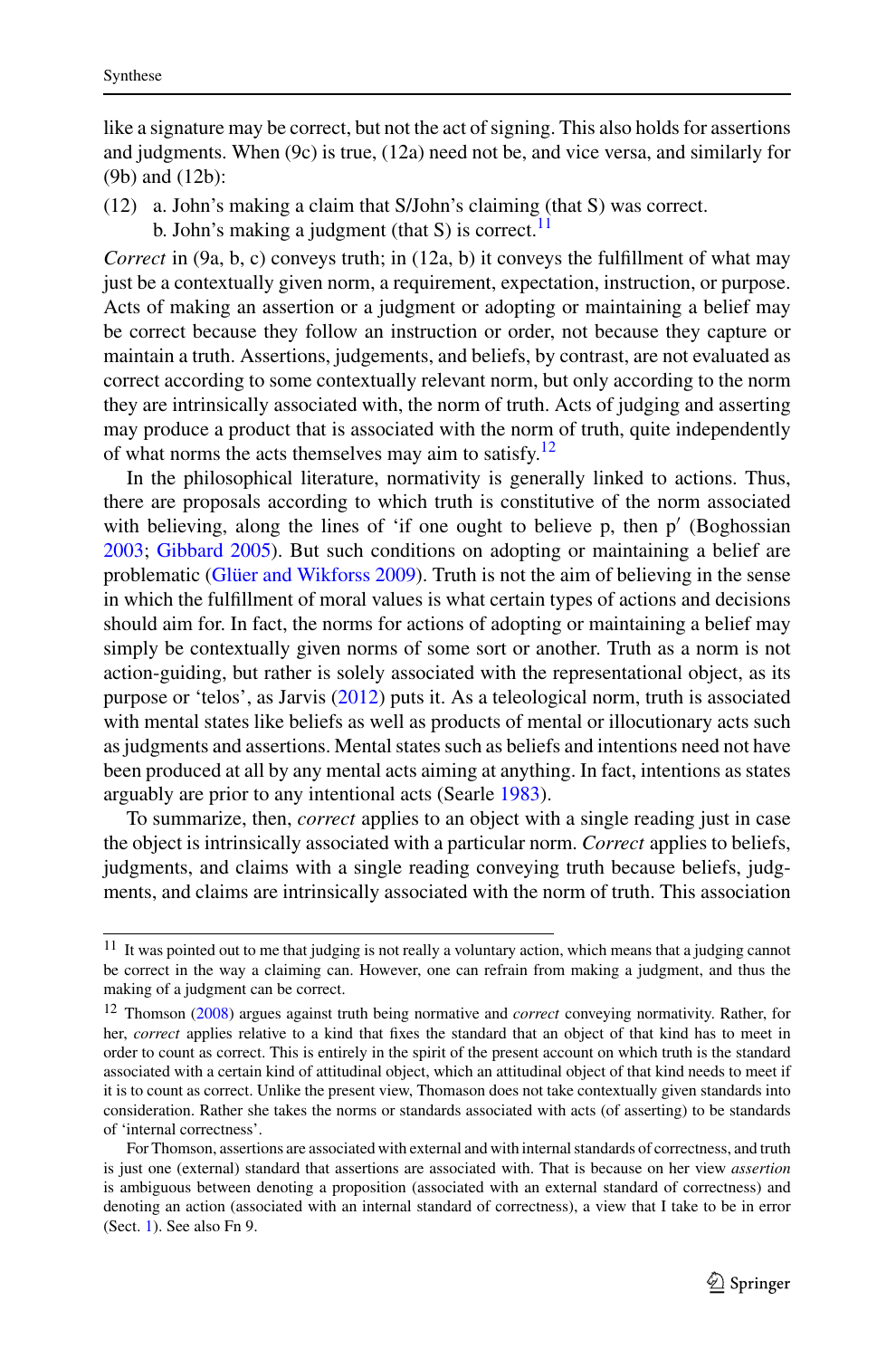is quite different from the contextually given norms that actions of judging or claiming as well as actions of adopting or maintaining a belief are associated with.

Conveying truth (and only truth) with beliefs, judgments, and assertions does not seem to be a peculiarity of English *correct*. Other normative predicates in English do as well, for example *right* and, for falsehood, *wrong*, as do corresponding predicates in other European languages[.13](#page-9-0) German *stimmen*, for example, is a predicate that expresses a more restricted notion of correctness, relating to norms of the sort of prescriptions and rules, but not moral values, as seen in (13a); yet it conveys truth (and only truth) with assertions and suppositions, as in (13b) (Moltmann [2015a\)](#page-27-21):

- (13) a. Der Tanzschritt/??? Die Bestrafung stimmt. 'The dance step/The punishment is correct'
	- b. Die Aussage/Die Annahme stimmt. 'The claim/The supposition is correct'.

The fact that two linguistically unrelated predicates convey truth for the very same range of objects (truth-directed attitudinal objects) suggests that it may be a crosslinguistic universal that predicates of correctness convey truth and just truth when applied to attitudinal objects like beliefs, judgments, and claims, a speculation that of course awaits further crosslinguistic research.

Propositions hardly allow for the application of *correct*, in marked contrast to beliefs and assertions $14,15$  $14,15$ .

(14) ??? The proposition that Mary left is correct.

If propositions are reified meanings of sentences, their ability to be truth bearers should be derivative and not due to the truth norm that is constitutive of the intentionality of beliefs and products of acts of judging and claiming. The predicate *true* differs

- (i) a. Der Satz ist falsch.
	- 'The sentence is false.'
	- b. Der Satz ist nicht richtig/nicht korrekt/inkorrekt. 'The sentence is not right/not correct/incorrect.'
- <span id="page-9-1"></span><sup>14</sup> There are other cases where *true* is appropriate, but not *correct*:
- (i) a. The story the children were told is true.

b. ?? The story the children were told is correct.

These seem to be cases where truth is secondary for the purpose or *telos* of the representational object, that is, where truth does not act as a norm associated with the representational object.

<span id="page-9-2"></span><sup>15</sup> Propositions as truth bearers are sometimes considered on a par with entities like theories and dogmas. However, unlike propositions, theories and dogmas are artifacts that have been established at a particular time or time period. Whereas theories are generally dependent on a particular agent, dogmas involve a generic dependency (see Thomasson [1999](#page-27-18) for the notion of artifacts dependent on generic agency). Unlike particular attitudinal objects, theories and dogmas have the status of enduring and shared contents, because of the range of causal chains and physical realizations they involve. Theories and dogmas can be 'true' as well as 'correct', like truth-directed attitudinal objects and unlike propositions.

<span id="page-9-0"></span><sup>&</sup>lt;sup>13</sup> Sometimes a language displays only the normative predicate and no specific truth predicate. Thus, German has only *falsch,* the antonym of *richtig* 'correct', conveying mere falsehood with claims and beliefs, but, for example, failure to follow the choreography with dance movements (Moltmann [2015a\)](#page-27-21).

Interestingly, *falsch* when predicated of sentences as in (ia) is not ambiguous, but means only 'false', not 'grammatically wrong'. To convey ungrammatically requires explicitly negating *korrekt* or *richtig*: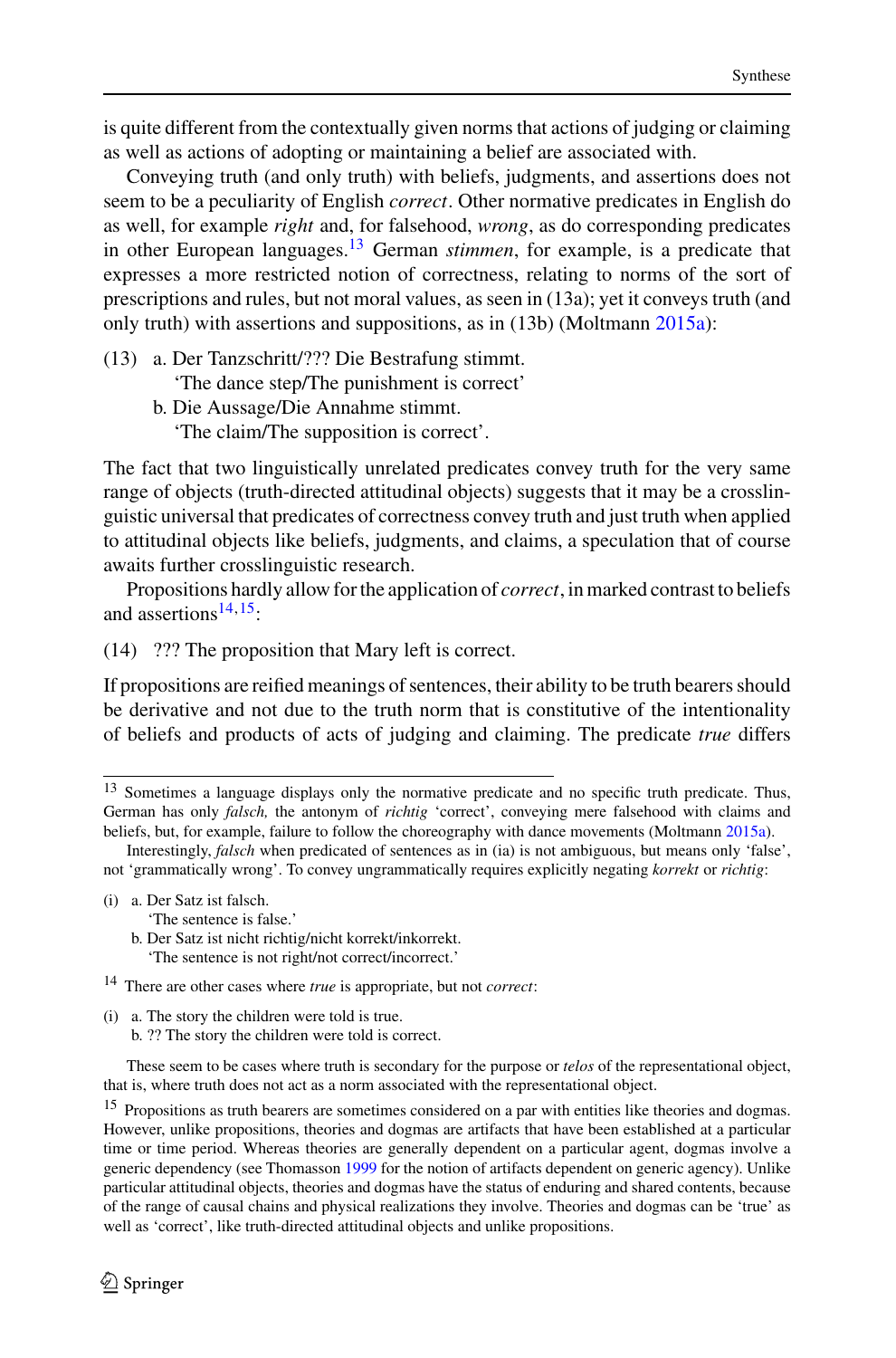from *correct* in conveying a representation-related notion that can apply to sentences and abstract propositions. This notion may then be accounted for in terms of the primary notion of truth that is part of the notion of correctness. Roughly*, true* will hold of a proposition or sentence in virtue of that proposition or sentence being able to characterize a (potential) belief or claim that fulfills its norm.[16](#page-10-0)

# **2.2 Correctness and the reflective notion of truth**

There is another important point that the actual semantic behavior of *correct* makes. With a range of attitudinal objects only *correct* is applicable, not *true*, even if those attitudinal objects would be regarded as truth bearers, given our reflective (and not just philosophical) notion of truth, that is, the notion speakers adopt upon reflection, not the notion they implicitly adopt when using natural language. The judgments are less sharp in English, though, than they are in other European languages, such as German, French, and Italian.

First, attitudinal objects with a merely speculative force allow for *correct*, but generally resist *true*, for at least a range of English speakers:

- (15) a. John's guess that Mary is won is correct. b. ?? John's guess that Mary won is true.
- (16) a. The suspicion that Mary is guilty is correct. b. ?? The suspicion that Mary is guilty is true.
- (17) a. The speculation/conjecture that Mary is guilty was correct. b. ?? The speculation/conjecture that Mary is guilty was true.
- (18) a. The calculation that Mary would be home by then was correct. b. ?? The calculation that Mary would be home by then was true.

Corresponding judgments from other European languages (such as French, Italian, and German) are considerably sharper. Thus, in German, *wahr* ('true') is clearly excluded from speculative attitudinal objects, just as *vrai* and *vero* are in French and Italian respectively. This is illustrated below by the German, French and Italian translations of (15a, b) and (16a, b):

- (19) a. Die Vermutung, daß Maria gewonnen hat, ist richtig/??? wahr. b. L'hypothèse que Marie ait vaincu est correcte/??? vraie. c. La supposizione que Maria abbia vinto è corretta/??? vera.
- (20) a. Der Verdacht, daß Maria schuldig ist, ist richtig/??? wahr. b'. Le soupçon que Marie soit culpable est correct/??? vrai. c. Il sospetto que Maria sia culpabile è corretto/??? vero.

Also future-oriented attitudinal objects do not easily accept *true* as a predicate, but are better with the predicate *correct.* Again, the data are stronger in German than in English<sup>17</sup>:

<span id="page-10-0"></span><sup>16</sup> Note that the belief or claim may just be a kind and thus lack actual instances.

<span id="page-10-1"></span><sup>17</sup> Predictions, though, can 'become' true: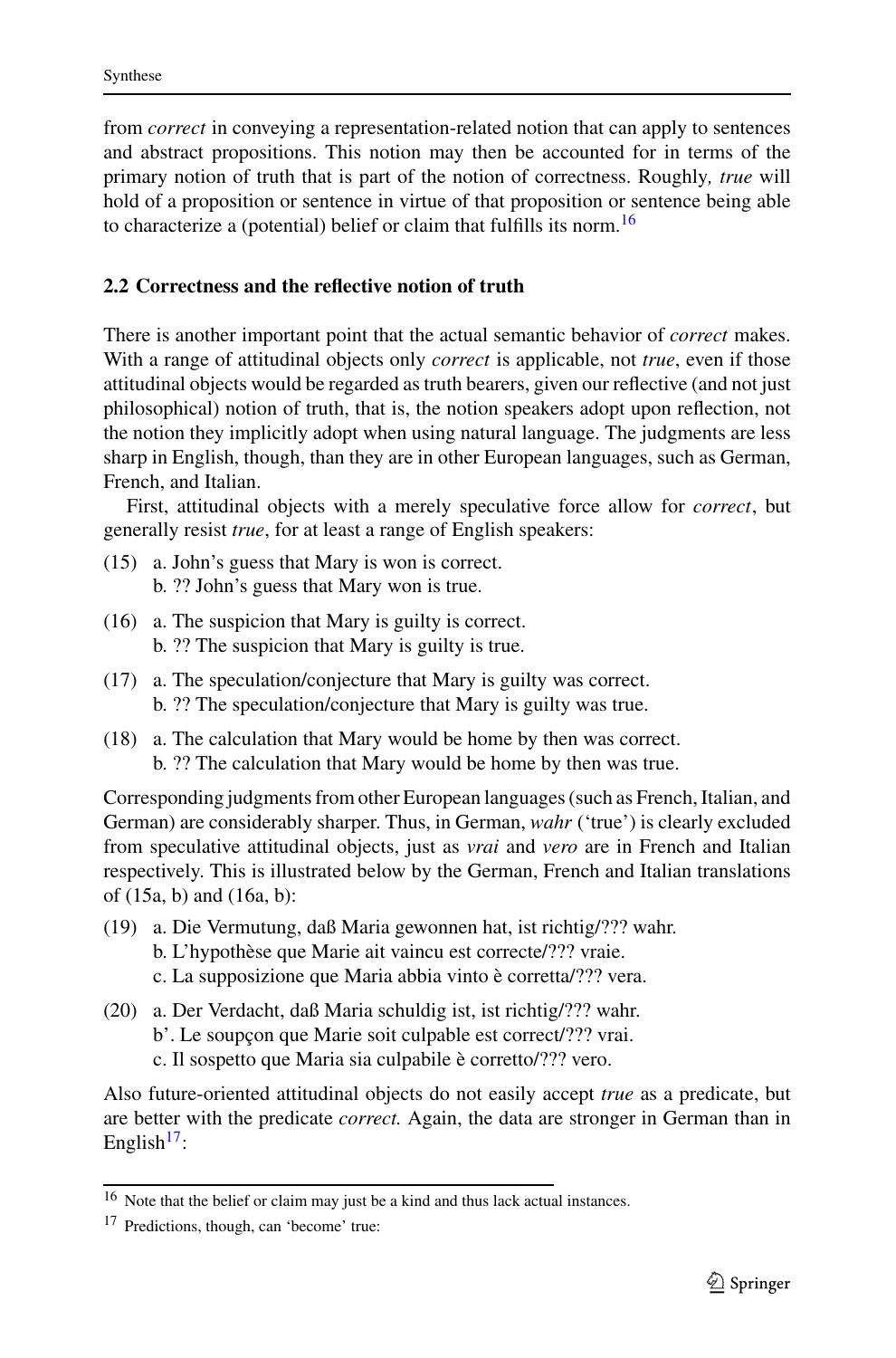- (21) a. Die Vorhersage, daß es gestern regnen würde, war richtig. 'The prediction that it would rain yesterday was correct.'
	- b. ??? Die Vorhersage, daß es gestern regnen würde, war wahr. 'The prediction that it would rain yesterday was true.'

Furthermore, cognitive products that result from perception do not allow for *true*, and here the judgments are as sharp in English (22, 23) as they are in German in (24):

- (22) a. Mary's impression was correct. b. ??? Mary's impression was true.
- (23) a. Mary's observation that it is raining S is correct. b. ??? Mary's observation that it is raining is true.
- (24) a. Marias Eindruck ist korrekt/??? wahr. 'Mary's impression is correct/true.'
	- b. Marias Beobachtung, daß es regnet, ist richtig/??? wahr. 'The observation that it is raining is correct/true.'

Recollections may be viewed on a par with products of perception, namely as products of introspection. They also do not accept *true*, but only *correct*, and that in English and German:

- (25) a. ??? Mary's recollection that it had rained on her birthday a year ago is true. b. Mary's recollection that it had rained on her birthday a year ago is correct.
- (26) Marias Erinnerung ist richtig/?? wahr. 'Mary's recollection is correct/true.'

Footnote 17 continued

(ii) a. ??? Die Hypothese ist wahr.

'The hypothesis is true.' b. eine wahre Hypothese

'a true hypothesis'

Hypothese also accepts *hat sich als wahr herausegestellt* 'turned out to be true':

(iii) Die Hypothese hat sich als wahr herausgestellt.

This indicates that *wahr* in (iib) involves a reduced relative clause with *hat sich als wahr herausgestellt* as predicate.

<sup>(</sup>i) The prediction that it would rain yesterday had become true.

Even when speaking about a prediction in the past, *had become true* or *turned out to be true* are appropriate, not, *was true*. Future-oriented attitudinal objects thus change over time as regards their ability to bear truth, though not as regards their ability to bear correctness. A prediction is correct just in case it is true at some point in the future. This suggests that the norm associated with correctness applied to an attitudinal object at a time *t* is truth at some time, rather than truth at *t*.

Interestingly, as a referee has pointed out, *true* may sound better with *prediction* when acting as a noun modifier, as in *a true prediction*. The reason for that may be that the adjective here is part of a reduced relative clause, derived from something like *prediction that has become true*.

This also seems to hold for some speculative attitudinal objects. Thus German *Hypothese* 'hypothesis' does not really accept *ist wahr* 'is true' as predicate, but for some speakers is acceptable with *wahr* as a modifier: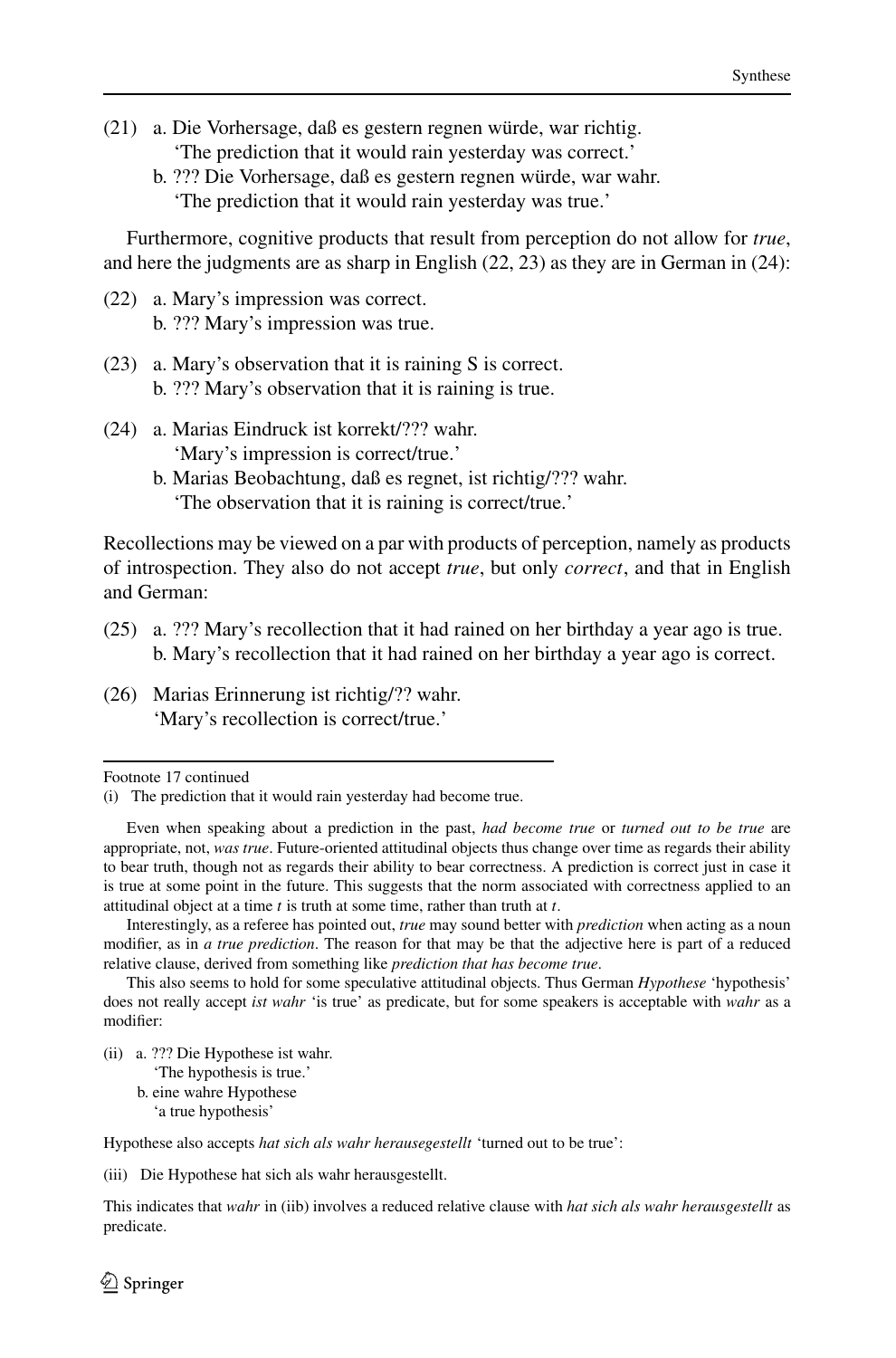*Correct* rather than *true* also applies to truth bearers like explanations and answers, which require particular presuppositions to be fulfilled, as in  $(27a)$  and  $(28a)$ . Again the judgments are somewhat sharper for the German translations in (27b) and (28b):

- (27) a. The explanation that Mary was not informed was correct/?? true. b. Die Erklärung, daß Maria nicht informiert war, war richtig/??? wahr.
- (28) a. The answer that Paris is the capital of France is correct/? true. b. Die Antwort, daß Paris die Hauptstadt von Frankreich ist, ist richtig/??? wahr.

For an explanation to be a correct or incorrect explanation, it does not suffice for its content to be true; the explanation also needs to explain what is to be explained. Similarly, an answer needs to respond to the question for it to be correct or incorrect.

*True* unlike *correct* thus requires an intentionally maintained or produced attitudinal object that has a certain strength of truth-directed force and that need not to respond to another attitudinal object (in terms of explanation or answerhood). *True* thus carries a significant presupposition that *correct* lacks. *True* then does not actually convey the reflective or philosophical notion of truth. That is, *true* does not convey the notion of truth of ordinary speakers or philosophers when they reflect upon that notion. Rather *true* conveys a notion of truth that speakers implicitly accept when they use the language. Only *correct* conveys the reflective or philosophical notion of truth, and only when applied to objects intrinsically associated with the norm of truth, attitudinal objects ranging from beliefs and assertions to speculations, suggestions, and impressions.

There is thus a discrepancy between a philosophical or reflective notion of truth and the notion conveyed by the corresponding natural language expression. There are other cases of such a discrepancy between a notion that speakers may adopt upon reflection and a notion conveyed by the corresponding natural language expression. The notion of existence is such a case. The notion of existence in contemporary philosophy is generally considered a univocal concept that trivially applies to all actual entities of whatever sort, whether existence is conceived of as existential quantification or as a property. By contrast, the predicate *exist* in English (and it is syntactically a predicate) applies only to (actual) enduring and abstract objects.*Exist* in particular fails to apply to events (which rather 'happen', 'take place', or 'occur') [\(Hacker 1982;](#page-27-22) Cresswell [1986;](#page-26-5) Moltmann [2013c\)](#page-27-12). This holds not only for ordinary speakers, but also for philosophers *when* they use English, whatever their metaphysical views about existence may be. The philosophical or reflective notion of existence (the one that a philosopher or even nonphilosopher may adopt upon reflection) thus diverges from the one that is part of the semantics or rather the metaphysics of natural language.

Discrepancies of this sort require acknowledging two layers of judgements: that of linguistically reflected intuitions and that arising from a shared philosophical or reflective notion. Both types of judgment belong to the subject matter of descriptive metaphysics in Strawson's  $(1959)$  sense.<sup>[18](#page-12-0)</sup> Only the former, however, belong to the subject matter of natural language ontology in the sense of [Moltmann \(2017b\).](#page-27-6) The

<span id="page-12-0"></span><sup>&</sup>lt;sup>18</sup> Fine [\(2017a\)](#page-26-6) uses the term 'naïve metaphysics' and 'metaphysics of appearances' for descriptive metaphysics, properly understood.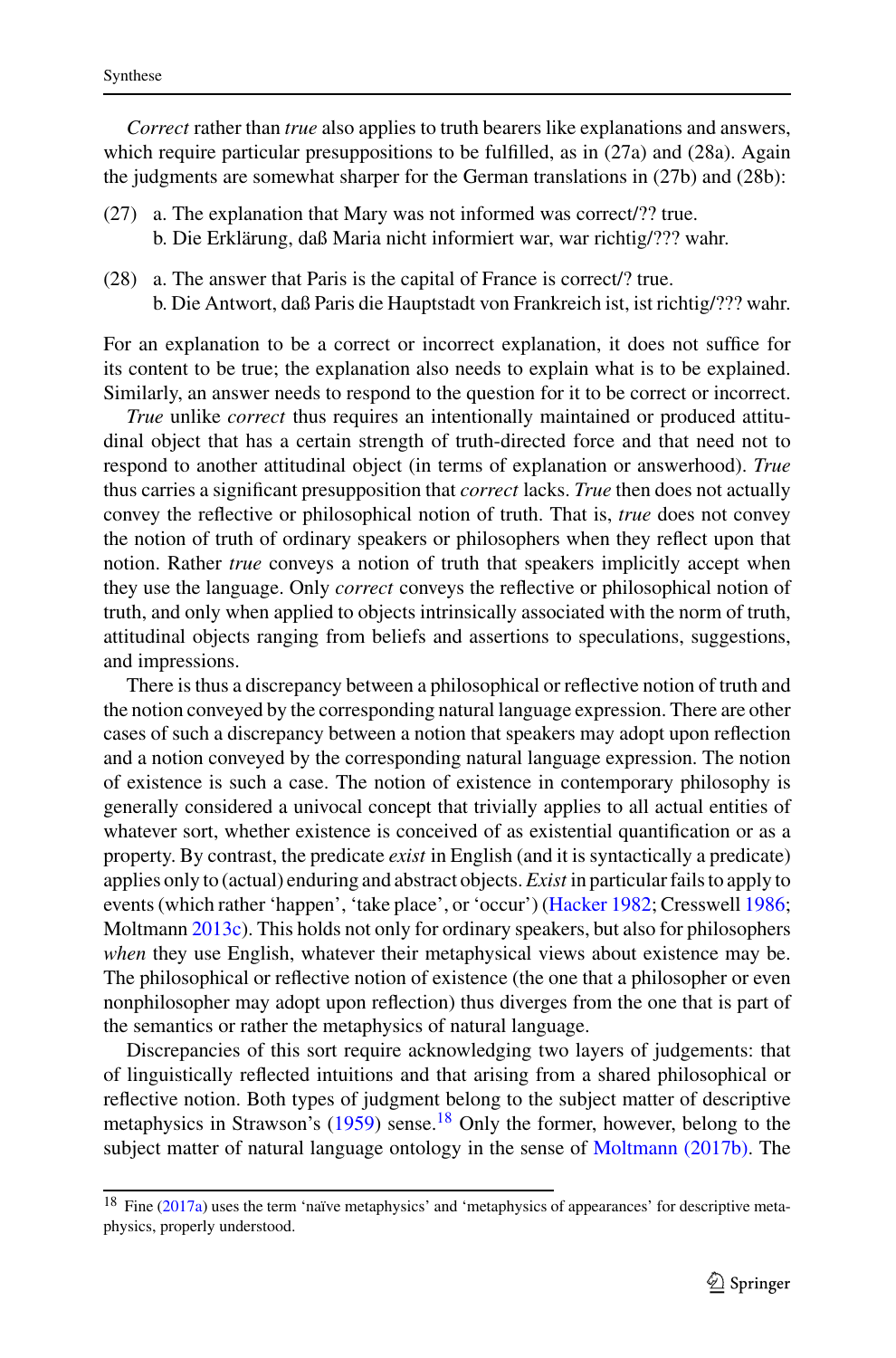latter belong to the branch of metaphysics whose subject matter is common sense judgments that speakers would explicitly endorse and that may be part of their shared, perhaps naïve, metaphysical reflections.

# <span id="page-13-0"></span>**3 Predicates of satisfaction**

## **3.1 Truth conditions versus satisfaction conditions and the notion of direction of fit**

Truth is part of another more general notion, namely satisfaction. Various types of attitudinal objects do not have truth conditions, but rather satisfaction conditions, or in fact satisfaction and violation conditions.<sup>19</sup> Satisfaction (and violation) conditions in turn divide into different sorts, expressed by different natural language predicates. Thus, illocutionary products that are requests, demands, promises, pieces of advice, or permissions cannot be said to be 'true'[.20](#page-13-2) But they can be 'satisfied', 'fulfilled', 'complied with', 'kept', 'followed', or 'taken up'. Moreover, a demand or a promise cannot be 'false'. A demand would rather be 'ignored' or 'contravened' and a promise 'broken'. Similarly, cognitive products like decisions cannot be said to be 'true', but rather would perhaps be 'implemented' or 'executed'. Finally, mental states such as desires and intentions could not be said to be 'true', but they can be 'fulfilled' or 'realized'.

What is special about all these attitudinal objects is that they come with what Searle [\(1969,](#page-27-24) [1983\)](#page-27-20) calls a 'world-word/mind-direction of fit', rather than a 'word/mindworld direction of fit'. They require the world to fit the representation, rather than the representation to fit the world.

The notion of direction of fit is generally used as an intuitive notion and as such applies to illocutionary products (or speech acts) such as assertions and requests rather straightforwardly. However, its application to mental products and states such as hopes and fears is less straightforward and requires a clarification of the notion. I will come back to that later.

In its application to illocutionary products, the direction of fit is a normative notion whose normativity is reflected in attributions of correctness in the following way. An illocutionary product with a word-world direction of fit is correct in case there is a part of the world that makes it true. An action performed in recognition of an illocutionary product with a world-word direction is correct in case it satisfies the illocutionary product.<sup>[21](#page-13-3)</sup> A word-world direction of fit means that the illocutionary product itself needs to fulfil a norm. Illocutionary products with a world-word/mind direction of fit

<span id="page-13-1"></span> $19$  In intuitionism, truth is in fact replaced by (or explained in terms of) satisfaction. Thus, rather than taking propositions to consist in truth conditions, they are taken to consist in an expectation or intention that is to be fulfilled by a proof (or evidence) (Heyting) or else in a problem or task to be resolved by a proof (or evidence) (Kolmogorov) [\(Löf 1987, p. 410\)](#page-27-11).

<span id="page-13-2"></span><sup>&</sup>lt;sup>20</sup> A promise, of course, can be said to be a true promise or a false promise, but only in the sense of being made sincerely, not in the sense of being fulfilled.

<span id="page-13-3"></span><sup>&</sup>lt;sup>21</sup> 'In recognition of' is meant to capture Searle's  $(1983)$  point that only actions by way of satisfying a request or intention can satisfy the request or intention.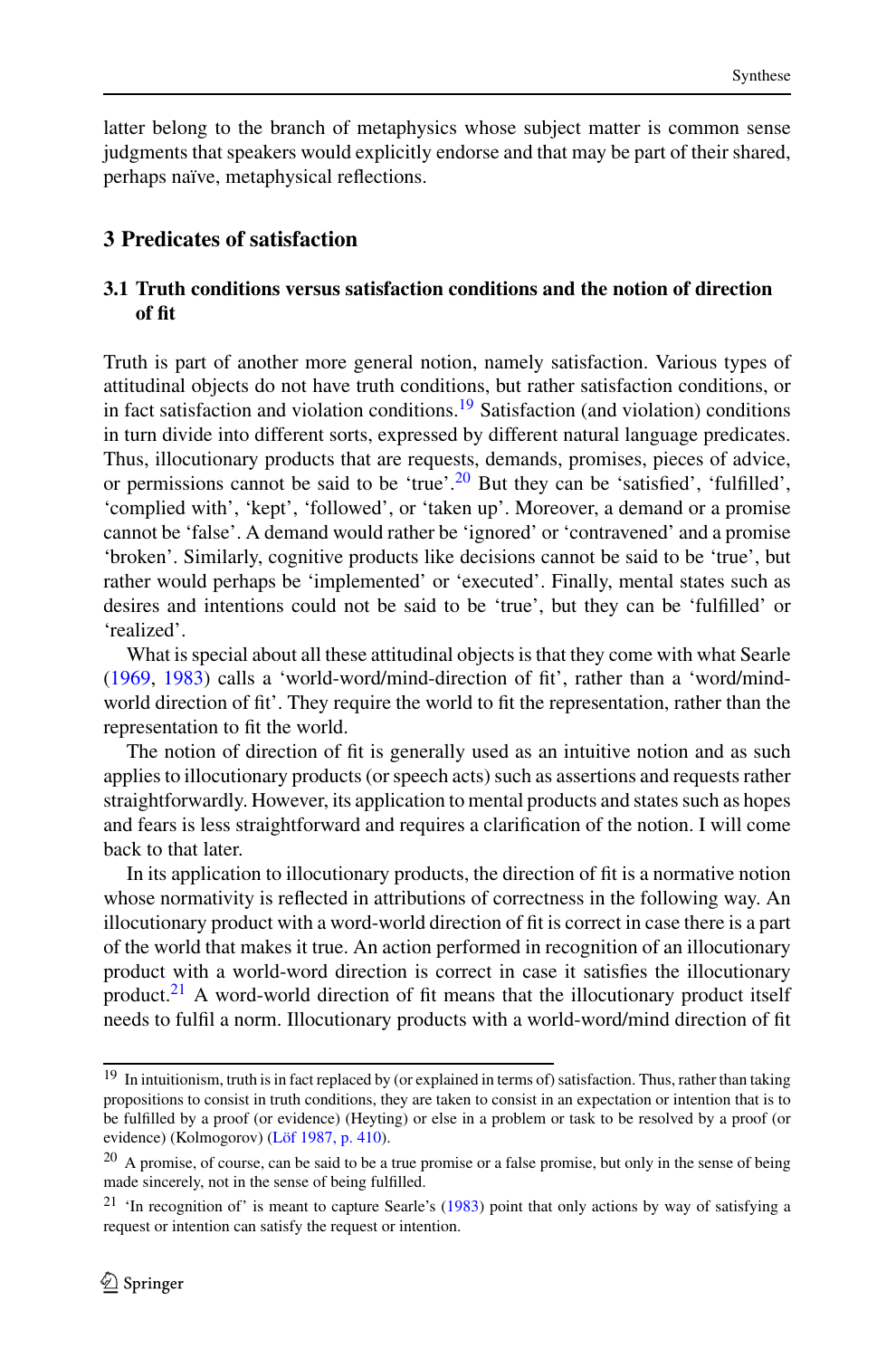come, by contrast, with an action-guiding norm or purpose. This is made more explicit below:

(29) Characterization of direction of fit applied to illocutionary products

i. An illocutionary product *o* has a *word*-*world direction of fit* just in case *o* satisfies its intrinsic norm (is correct) in a world *w* iff *w* makes *o* true.

ii. An illocutionary product *o* has a *world*-*word direction of fit* just in case any action *a* performed in recognition of *o* satisfies the norm imposed by *o* (is correct) in a world *w* iff *a* is part of *w* and satisfies *o*.

*Correct* fails to convey satisfaction when applied to attitudinal objects that come with a world-word direction of fit. A request cannot be 'correct' (in the sense of being satisfied), though it can be 'correctly satisfied'.<sup>[22,](#page-14-0)[23](#page-14-1)</sup> This should be attributed to the particular normative nature of a world-word direction of fit, which imposes a norm on actions performed in recognition of the representational object, but not on the representational object itself, in contrast to a word-world direction of fit.

Satisfaction conditions go along best with a truthmaker approach along the lines of Fine [\(2017b,](#page-26-0) to appear a, b). This means that not entire worlds stand in the satisfaction relation to a request, promise, intention, or decision, but rather relevant parts of the world, in particular actions. Actions as satisfiers of a request, promise, intention, or decision are entities that are*wholly relevant* for the satisfaction of the request, promise, intention, or decision. They are *exact satisfiers* of the request, promise, intention, or decision. Some attitudinal objects, for example requests or promises, also have (exact) violators, actions in virtue of which the attitudinal object fails to be satisfied. For products of directive illocutionary acts, satisfaction (or violation) may also be conveyed by agentive verbs, with the *by*-locution describing a particular action as the satisfier (or violator) of the attitudinal object:

(30) a. John fulfilled the demand by handing in the paper in time.

b. John followed/ignored the request by staying home.

The truthmaker approach also applies to truth-directed attitudinal objects such as beliefs, judgments, and claims. That means that a situation will be the (exact) truthmaker of a belief, judgment, or claim just in case it is wholly relevant for the truth of the belief, judgment, or claim.

In Fine's [\(2017b,](#page-26-0) to appear a, b) truthmaker semantics, the notions of exact truthmaking or satisfaction and of falsemaking or violation play a central role, though applied to declarative and imperative sentences. The very same notions, however, can be applied also to attitudinal objects.<sup>[24](#page-14-2)</sup> Truthmaker semantics provides a notion of

<span id="page-14-0"></span> $22$  [Jarvis \(2012\)](#page-27-7) mistakenly takes correctness to also apply to conative mental states such as intentions, pointing to the possibility of an intention being 'correctly realized'. But in *correctly realized, correctly* applies to the action that aims to realize the intention, not the intention, the mental state, itself.

<span id="page-14-1"></span><sup>23</sup> The fact that *correct* evaluates actions that aim to satisfy a request or obligation, but cannot convey the fulfillment of the request or obligation is not only a conceptual truth about the direction of fit associated with satisfaction, but also a linguistic universal. The very same holds for normative predicates such as *right, wrong,* and German *stimmen*.

<span id="page-14-2"></span><sup>&</sup>lt;sup>24</sup> A rudimentary truthmaker view of intentionality (that is, not involving sentences, but mental states and cognitive and illocutionary acts) can also be found in Searle [\(1983\)](#page-27-20). For the notion of a truthmaker see also Mulligan et al. [\(1984\)](#page-27-25).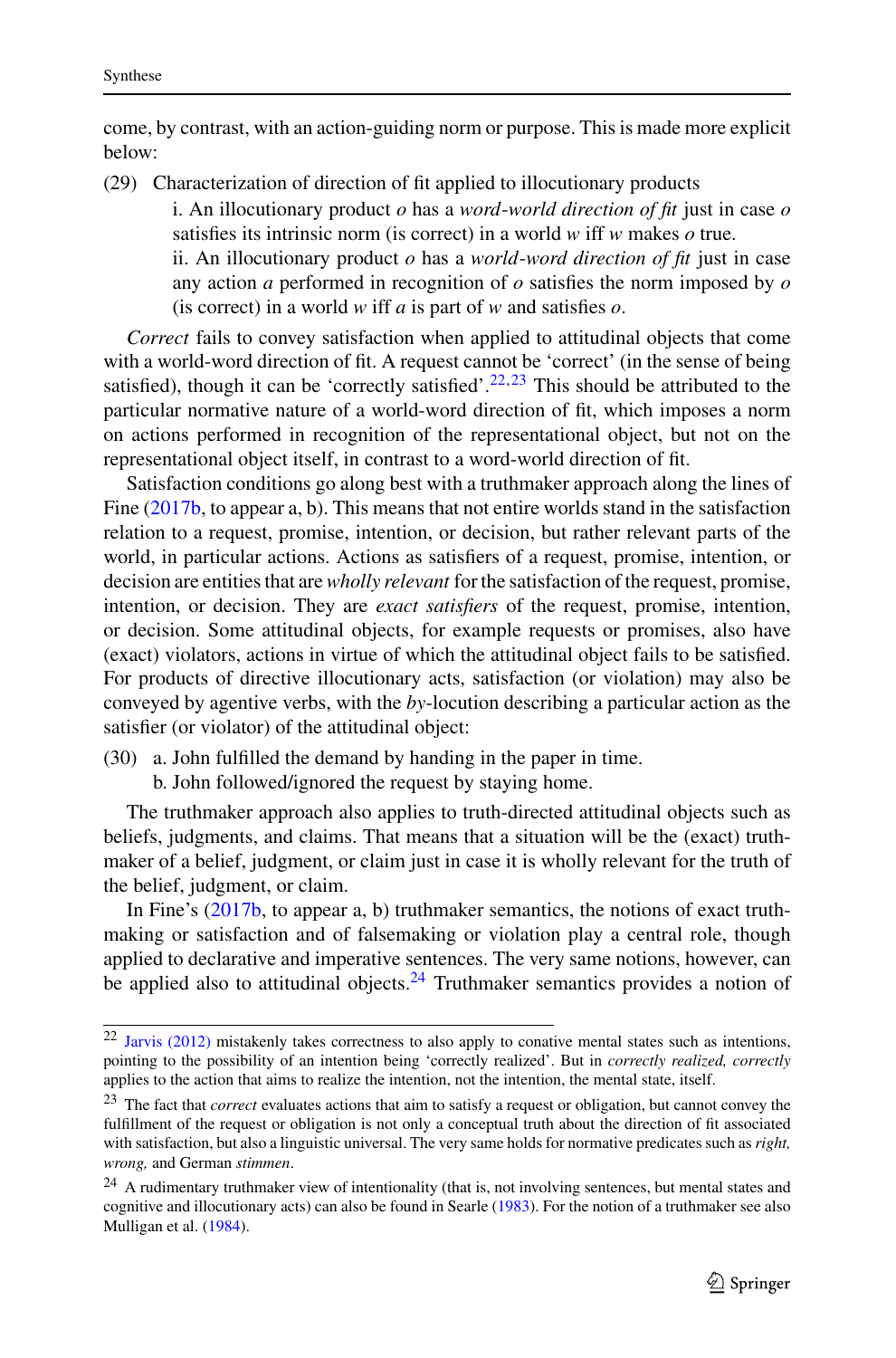content and of partial content, construed in terms of exact truthmaking or satisfaction (Fine [2017b,](#page-26-0) to appear a, b) Also those notions can be carried over straightforwardly to attitudinal objects (Sect. [5\)](#page-19-0).

There are various motivations for truthmaker semantics, as opposed to possible-worlds semantics (Fine [2017b,](#page-26-0) to appear a, b). They include the interest in having a notion of partial content, a notion that also applies to attitudinal objects (Sect. [5\)](#page-19-0). The semantic differences among satisfaction predicates and the notions they involve provide new motivations for truthmaker theory, now applied to attitudinal objects. Also the notion of a direction of fit goes along best with a truthmaker approach, by imposing norms on actions, not entire worlds.

#### **3.2 Modal objects and their satisfaction conditions**

There is another type of object besides attitudinal objects that displays satisfaction conditions. These are what I call (*deontic*) *modal objects*. [25](#page-15-0) Modal objects (of the deontic sort) are entities like obligations, needs, permissions, offers, and invitations. They are the entities that correspond to deontic modals and would be described by nominalizations of deontic modal predicates. But deontic modal objects also include (abstract) artifacts like laws and rules, which are independent of the availability of nominalizations in particular languages. Modal objects share the characteristics of attitudinal objects, characteristics that distinguish them from entities such as states, actions, and propositions. That is, modal objects enter similarity relations based on sameness of content (John's obligation being the same as Mary's means they are the same in content); they have a part structure strictly based on partial content (part of John's obligation can only be a partial content, not a temporal part of a state or event or a structural part of a proposition), and, most importantly, deontic modal objects have satisfaction conditions. Thus, an obligation or commitment may be satisfied, fulfilled, or complied with, and an offer or invitation taken up or accepted. Modal objects may be produced by the very same acts that produce illocutionary products, such as acts of requesting, promising, and permitting. But unlike illocutionary products, modal objects can last beyond the illocutionary act that may have established them. Thus, if Joe, being in a relevant position of power, asks Mary to work fulltime, then not only a request for Mary to work fulltime results, but also (under the right circumstances) an obligation for her to work fulltime, and that obligation may last way past the time of the request. A modal object produced by an illocutionary act shares its satisfaction conditions with the illocutionary product that the same act produces, but it generally has a different lifespan.<sup>26</sup> Deontic modal objects have a world-word/mind direction of fit. That is, they can be satisfied (or violated) only by actions and impose a norm of correctness or legitimateness on actions.

<span id="page-15-0"></span><sup>&</sup>lt;sup>25</sup> There are other modal objects which I will set aside, such as epistemic modal objects (certainties, possibilities), abilities, and essences. See [Moltmann \(2017c\)](#page-27-14) for discussion.

<span id="page-15-1"></span><sup>&</sup>lt;sup>26</sup> Some nouns are polysemous, standing for an illocutionary product or a modal object, for example *permission*, *offer*, and *invitation.*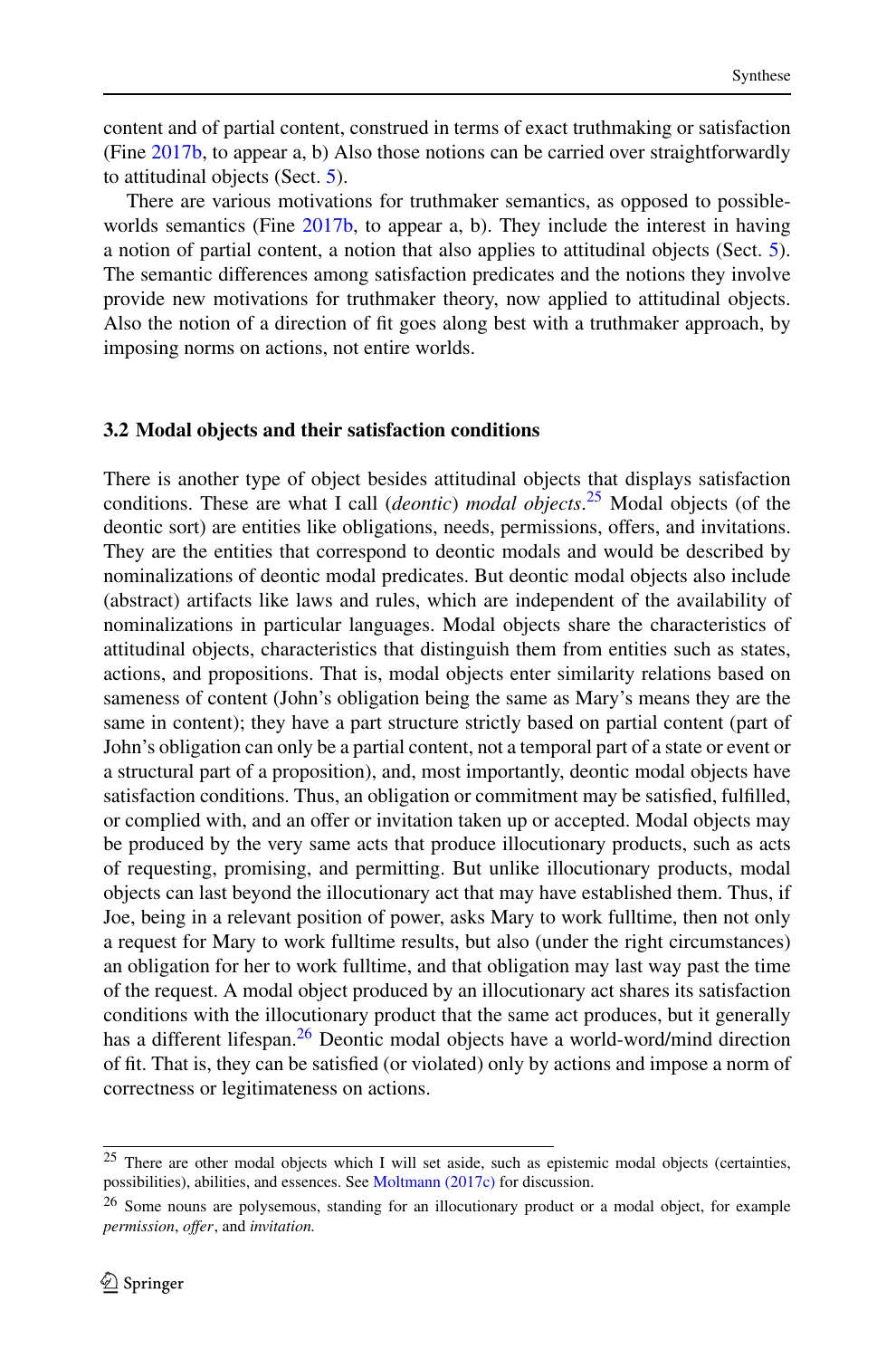Not all attitudinal and modal objects that have satisfaction rather than truth conditions go along with the predicates *be satisfied* or *be fulfilled*. Attitudinal and modal objects can be 'satisfied' or 'fulfilled' only if their modal force is that of necessity rather than possibility. Attitudinal and modal objects with the modal force of possibility such as proposals, permissions, offers, and invitations cannot be 'satisfied' or 'fulfilled'. Instead, a proposal, a permission, and an offer may be 'taken up' and an invitation 'accepted'.

Also actions of satisfying permissions, offers, and invitations are evaluated differently from the satisfiers of requests and obligations. An action of taking up a permission, offer, or invitation is 'legitimate', whereas an action of satisfying a request or obligation is 'correct'.

What distinguishes proposals, permissions, offers, and invitations from requests and obligations is that they cannot be violated. Not taking up an offer or accepting an invitation is not a violation, but not satisfying a demand or fulfilling a promise is. Moreover, whatever action is performed in virtue of which the demand or request fails to be satisfied, that action is a violator of the request or demand. Attitudinal and modal objects of possibility may have 'satisfiers', as I (misleadingly) call them, but they cannot have violators (Moltmann [2015b,](#page-27-26) [2017c\)](#page-27-14).

This difference is reflected not only in the different satisfaction predicates applicable to the two sorts of attitudinal and modal objects. It is also reflected in the absence of any predicates of violation applicable to permissions, offers, and requests. Obligations can be violated or contravened, and rules or laws can be broken. Offers and invitations can be declined or refused, but that does not amount to a violation. The predicate *ignore* conveys violation with modal objects of necessity, but with modal objects of possibility it conveys simply failure to satisfy such an object. Ignoring a permission does not mean violating it, but ignoring a command or request means that. The difference in modal force is also reflected in the way satisfiers are evaluated. An action of taking up a permission would not be 'correct', but 'legitimate'. Note that by having only satisfiers and no violators, attitudinal and modal objects of possibility can only bear the equivalent of truth (that is, satisfaction), not that of falsehood.

This difference between modal objects of necessity and of possibility means that modal objects like requests, commands, commitments, and obligations have as their content both a set of actions that are satisfiers and a set of actions that are violators, whereas modal objects like invitations, permissions, and offers have only a set of satisfiers. More accurately, modal objects of necessity should be assigned as their content a pair consisting of a non-empty set of possible satisfiers and of a non-empty set of possible violators, whereas modal objects of possibility a pair consisting of a nonempty set of possible satisfiers and an empty set of possible violators.

### **3.3 World-word/mind direction of fit for attitudinal objects without actions as satisfiers**

There are cases where appeal to the direction of fit is not straightforward and thus cannot immediately explain the choice of the satisfaction predicate. For example, nonfactive attitudinal objects associated with a positive emotion or preference (hopes,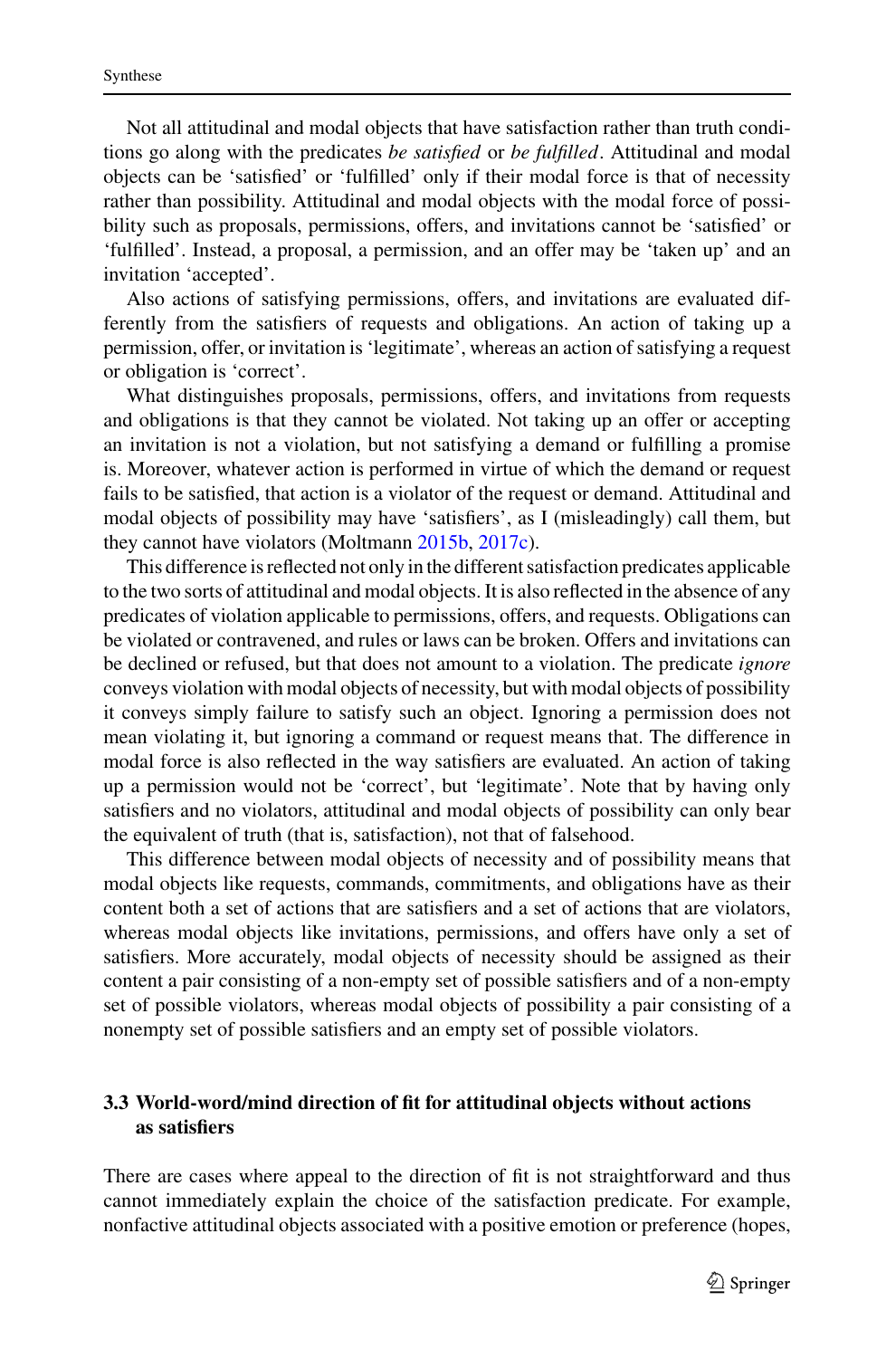desires) do not have truth conditions, but fulfillment conditions. Hopes and desires cannot be said to be true or false, but they can be fulfilled or unfulfilled<sup>27</sup>:

(31) John's hope/desire that he would win yesterday was fulfilled.

Why do hopes and desires have satisfaction conditions rather than truth conditions? Certainly hopes and desires do not always require actions to satisfy them, unlike requests and commands.

Does this mean that they have a word-word/mind direction of fit? If so, there would not be a correlation of the two directions of fit with satisfaction conditions versus truth conditions.

One might suggest that instead of the direction of fit, it is the future-orientedness of hopes and desires that makes predicates like be satisfied or be fulfilled available.<sup>[28](#page-17-1)</sup> However, fears, which tend to be equally future-oriented, do not accept *be fulfilled*, and neither does future-oriented *believe*:

(32) a. ??? John's fear that he would lose was fulfilled.

b. ??? John's belief that he would win was fulfilled.

There is a better explanation why positive emotive attitudes go with *be fulfilled* rather than *be true* having to do with what actually sets up a direction of fit. Positive emotive attitudinal objects like hopes and desires imply a positive emotive response to their satisfaction (under normal circumstances), and reaching that positive response requires for a part of the world to make such attitudinal objects true, rather than the attitudinal object aiming to represent the world. The positive emotive response that a hope is directed toward constitutes a kind of norm or purpose and as such imposes a requirement on the world, rather being subject to a requirement itself. By contrast, a merely doxastic attitudinal object such as a belief has as its norm or purpose the accuracy of the representation only and that imposes a requirement on the belief rather than on the world. Thus, hopes and desires, even though they do not require

(ii) a. John's hope that he would win became true.

b. John's hope that the key had remained in the lock was fulfilled/??? was true/??? became true.

By contrast, predictions, which can only be future-oriented, can always be fulfilled or become true (though, again, they could not 'be true'). See Fn 13. This means that *become true* does not relate to epistemic uncertainty regarding the present or past, but metaphysical indeterminacy of the future.

<span id="page-17-1"></span><sup>28</sup> There is a common characteristic of attitudinal objects with a world-word/mind direction of fit and future-oriented attitudinal objects, given an open, branching future. That is that at the time at which those attitudinal and modals objects exist, there will be different actions or states of affairs in different future stages of the (actual) world that would satisfy the attitudinal object. This is not the case for past or present-directed attitudinal objects (beliefs, claims, hopes) not even for those that could have several truthmaking states of affairs. Given truthmaker semantics, disjunctive or existentially quantified beliefs may have several states of affairs that make them (actually) true. Thus, John's disjunctive belief that Joe invited Mary or Bill would be made true both by an actual situation of Joe's inviting Mary and an actual situation of Joe's inviting Bill. These two situations would also both make true Bill's existentially quantified belief that Joe invited someone. The two situations, however, would be part of the same current or past stage of the world.

<span id="page-17-0"></span><sup>&</sup>lt;sup>27</sup> This holds at least if they are they are future-oriented, rather than directed to the past as below:

<sup>(</sup>i) ??? John's hope that his wife was not his cousin has fulfilled itself.

Interestingly, a future-oriented hope can 'become true', though a present-oriented hope can neither 'be true' nor 'become true':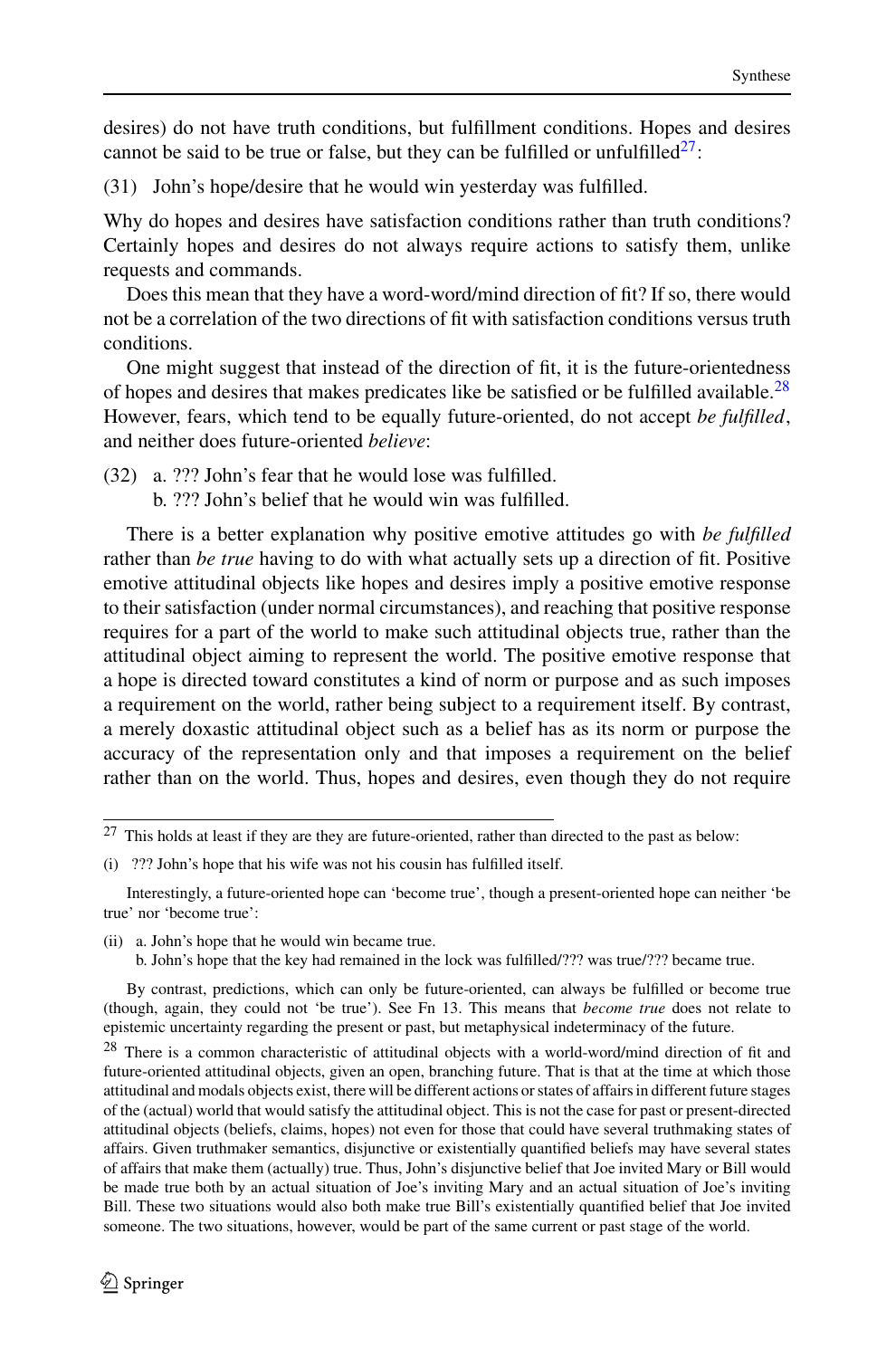actions to be their satisfiers, involve a world-word/mind direction of fit, rather than the word/mind-world direction of fit of merely doxastic attitudinal objects.

#### **3.4 Satisfaction conditions for intentions and decisions**

Attitudinal objects such as intentions and decisions are generally taken to involve a world-word/mind direction of fit. But the satisfaction of intentions and decisions is not conveyed by predicates like *is satisfied* or *is fulfilled*. Rather decisions are 'implemented' or 'executed' and intentions 'realized'. What distinguishes requests and orders from intentions and decisions is the normative aspect that goes along with the former, but not the latter. Requests and orders impose a kind of social norm on actions performed in recognition of them, in the sense that they impose a norm or purpose on another person's actions. This is not so for decisions and intentions: not realizing a decision or intention does not violate a norm imposed by someone else, but simply frustrates the aim of one's own intention or decision. Social norms are imposed only when an addressee is involved in the satisfaction of the attitudinal object. Requests can be 'fulfilled' because here one agent (the speaker) sets up a teleological norm to be fulfilled by another (the addressee). Promises can be 'fulfilled' because with a promise a speaker declares and thus shares with the addressee a norm that her actions will be subject to. $29$ 

To summarize, the semantic differences among satisfaction predicates reflect the presence or absence of violators as well as differences in the sorts of teleological norms imposed on the (exact) satisfiers of attitudinal objects. These semantic differences could not be formulated if attitudinal and modal objects were just assigned a set of worlds as their content. Rather they support a truthmaker approach to the content of attitudinal and modal objects.

## **4 Predicates of validity**

Deontic modal objects like obligations, permissions, offers, as well as rules and laws have another truth-related dimension, namely validity. Predicates of validity include *is valid*, *obtain*, and *hold*. Validity is linked to existence, but also to truth.

Validity is the way of existence, the mode of being, of deontic modal objects. Thus, the validity of a modal object (at a time) amounts to the existence of the modal object (at the time) $30$ :

(33) a. The obligation for Mary to work still holds.

b. The permission/offer for Mary to use the house is still valid.

But validity is also linked to truth. Thus, the validity of a modal object amounts to the time-relative truth of the corresponding modal sentence or, equivalently, the truth of

<span id="page-18-0"></span><sup>&</sup>lt;sup>29</sup> Of course one can promise something to oneself. In that case, the agent acts in two roles, as receiver of the declared norm and the agent to fulfill it.

<span id="page-18-1"></span> $30$  Validity in a way is also the mode of being of 'real' proofs: a proof is 'real' just in case it is valid. As such, validity coincides with correctness: a proof is valid just in case it is correct. See also [Löf \(1987\)](#page-27-11) and Fn 10.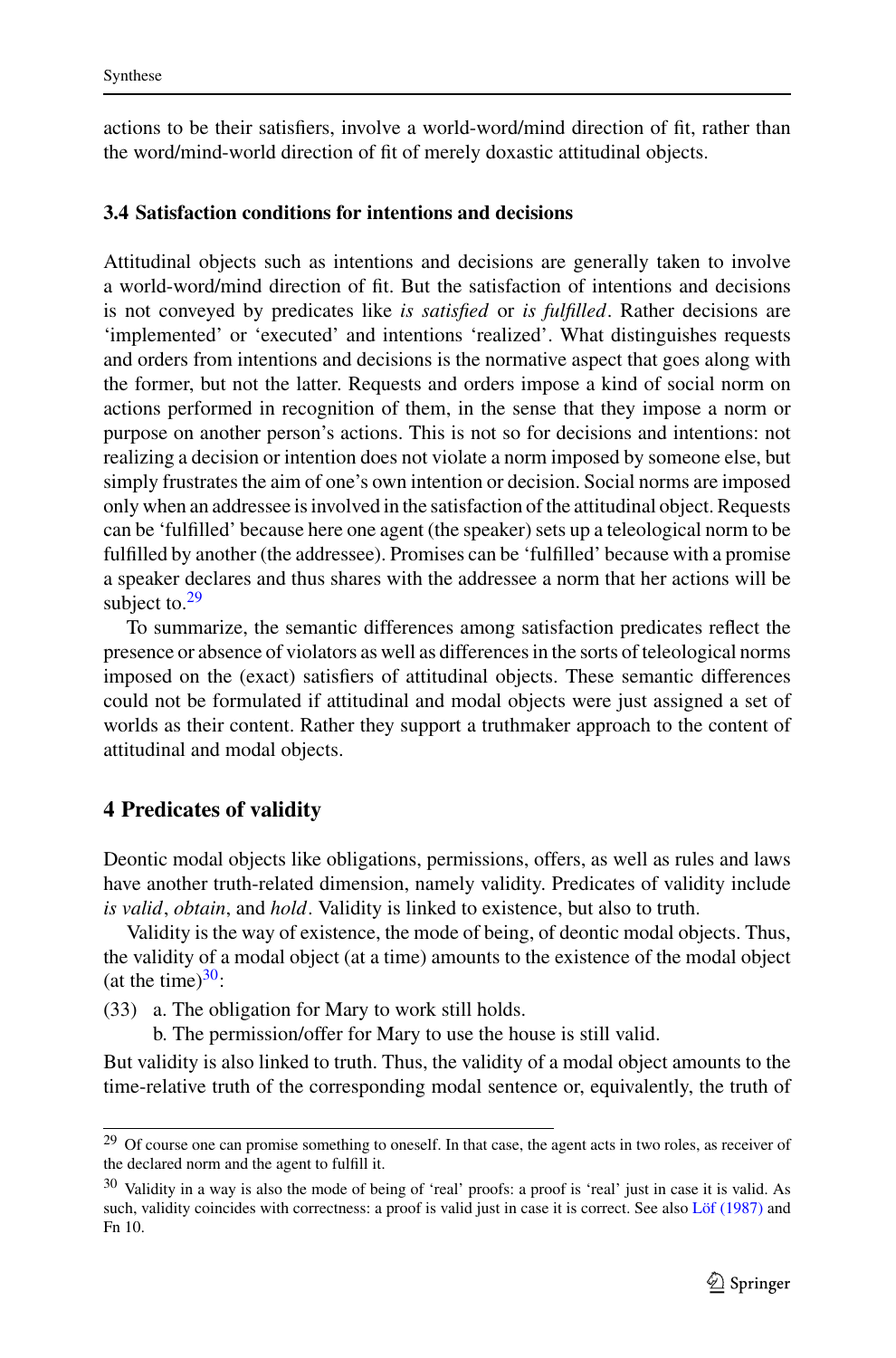the corresponding tensed modal sentence. Thus (33a) is, roughly, equivalent to (34a) and (34b), and (33b) to (35a) and  $(35b)^{31}$ :

- (34) a. That Mary still has to work is true. b. That Mary has to work is still true.
- (35) a. That Mary may still use the house is true. b. That Mary may use the house is still true.

For modal objects that are laws, rules, and or conditions the same holds for the predicate *obtain*:

- (36) a. The law that one must have a passport still obtains.
	- b. That one must have a passport is still true.

Validity is linked not only to existence (as the mode of being of deontic modal objects) and to truth (of the corresponding modal sentence). It is also linked to satisfaction: only modal objects that have satisfaction conditions can have validity. There is moreover a close connection between validity and correctness: if a modal object (of necessity) is valid, then actions satisfying it are correct.<sup>[32](#page-19-2)</sup> The validity of a modal object thus imposes an action-guiding norm on its satisfiers. Validity, unlike truth for truth-directed attitudinal objects, does not constitute a norm for the modal object itself. That is, the correctness of a modal object does not consist in its validity, and, as it was already noted, it does not consist in its satisfaction either.

## <span id="page-19-0"></span>**5 Partial truth, correctness, satisfaction, and validity**

Truth and the more general notions of correctness and of satisfaction as well as the related notion of validity permit partial application, resulting in notions of partial truth in the sense of Yablo [\(2015\)](#page-27-16), as well as partial correctness, partial satisfaction, and partial validity (Moltmann [2017a\)](#page-27-17). Linguistically, this is reflected in the use of adverbials like *partly* modifying predicates of truth, correctness, satisfaction, and validity in the examples below:

(i) The declaration of war is still valid.

It may also apply to the abstract state that goes along with the declaration:

(ii) The state of war still obtains.

The abstract state is the obtaining of the declared condition at a particular time and space. See Moltmann [\(2013b\)](#page-27-28) for more on the notion of an abstract state.

<span id="page-19-1"></span><sup>31</sup> It may be tempting to view the existence statements in (33a, b) as 'something-from-nothing inferences' from modal sentences, introducing a pleonastic entity (Schiffer [2003\)](#page-27-27). However, this would not account for validity as the mode of being of the modal object, and it would fail to capture the modal object's satisfaction conditions, as well as the correctness of actions satisfying it.

<span id="page-19-2"></span><sup>&</sup>lt;sup>32</sup> Validity may also apply to products of declarative illocutionary acts:

Unlike the products of declarative illocutionary acts, abstract states can only 'obtain', but not be 'valid'. Existence for abstract states amounts to the obtaining of a condition at a particular location (when established by acts of declaration).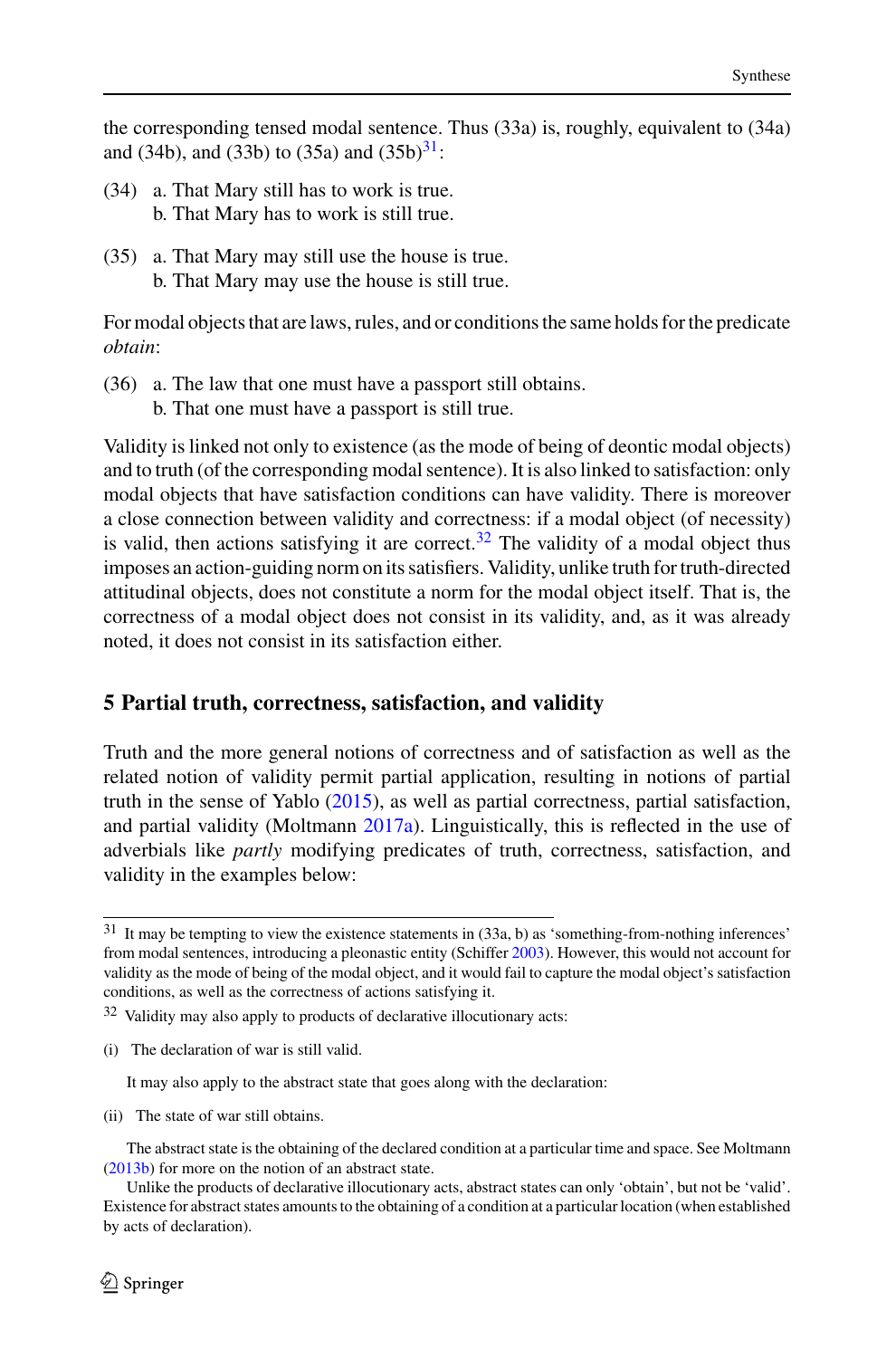- (37) a. John's belief is partly true.
	- b. John's claim is partly correct.
	- c. Mary's desire was partly satisfied.
	- d. The offer was partly taken up.
	- e. The offer is now only partly valid.

*Partly* as a predicate modifier in (37) relates to the content-based part structure of an attitudinal object. Thus, (37a)–(37e) are equivalent to (38a)–(38e):

- (38) a. Part of John's belief is true.
	- b. Part of John's claim is correct.
	- c. Part of Mary's desire was satisfied.
	- d. Part of the offer was taken up.
	- e. Only part of the offer is now valid.

Also agent-related predicates of satisfaction allow for partiality:

(39) a. John partly satisfied the demand. b. John partly followed Mary's advice.

The notion of partial satisfaction shows, again, the importance of distinguishing, in terms of their ability of having violators, illocutionary products of the sort of orders from those of the sort of offers. Partial (but not complete) fulfillment of an order goes along with partial ignorance or violation of the order, whereas partial (but not complete) taking up of an offer does not go along with any sort of violation. Failure to fulfill part of an order is partly violating it, whereas failure of taking up part of an offer is no violation of any sort.

Also modal objects allow for partial satisfaction:

(40) a. John partly fulfilled his obligation. b. John partly followed the law/the rule.

Modal objects display a part structure based on partial content as well. When the *part of* -construction applies to a modal object, it picks out a partial content (rather than the temporal part of a state), as in the following examples  $33$ :

- (41) a. Part of John's obligation is to help Mary.
	- b. Part of the offer is to use the house in summer.
	- c. Part of the law concerns children.

Both satisfaction and validity of a modal object may be partial. The obligation for Mary to work on weekends may be satisfied only partially, and it may obtain only in part. An offer may hold only partially, and it may be taken up only in part. Both validity and satisfaction thus require a notion of partial content for their bearers.

<span id="page-20-0"></span><sup>33</sup> There are non-deontic modal objects that in a way display a part structure based on partial content. These are entities of the sort of abilities, habits, implicit rules, and dispositions (Moltmann [2017a\)](#page-27-17). With them, *part of* picks out part of the constitutive conditions making up the modal objects (as in *part of John's special ability*, *part of John's habit*). Of course, modal objects of the sort of abilities and habits cannot be true or false or even satisfied or not satisfied, but they can be manifested and partly manifested. An activity that is a partial manifestation of an ability is a manifestation of part of the ability.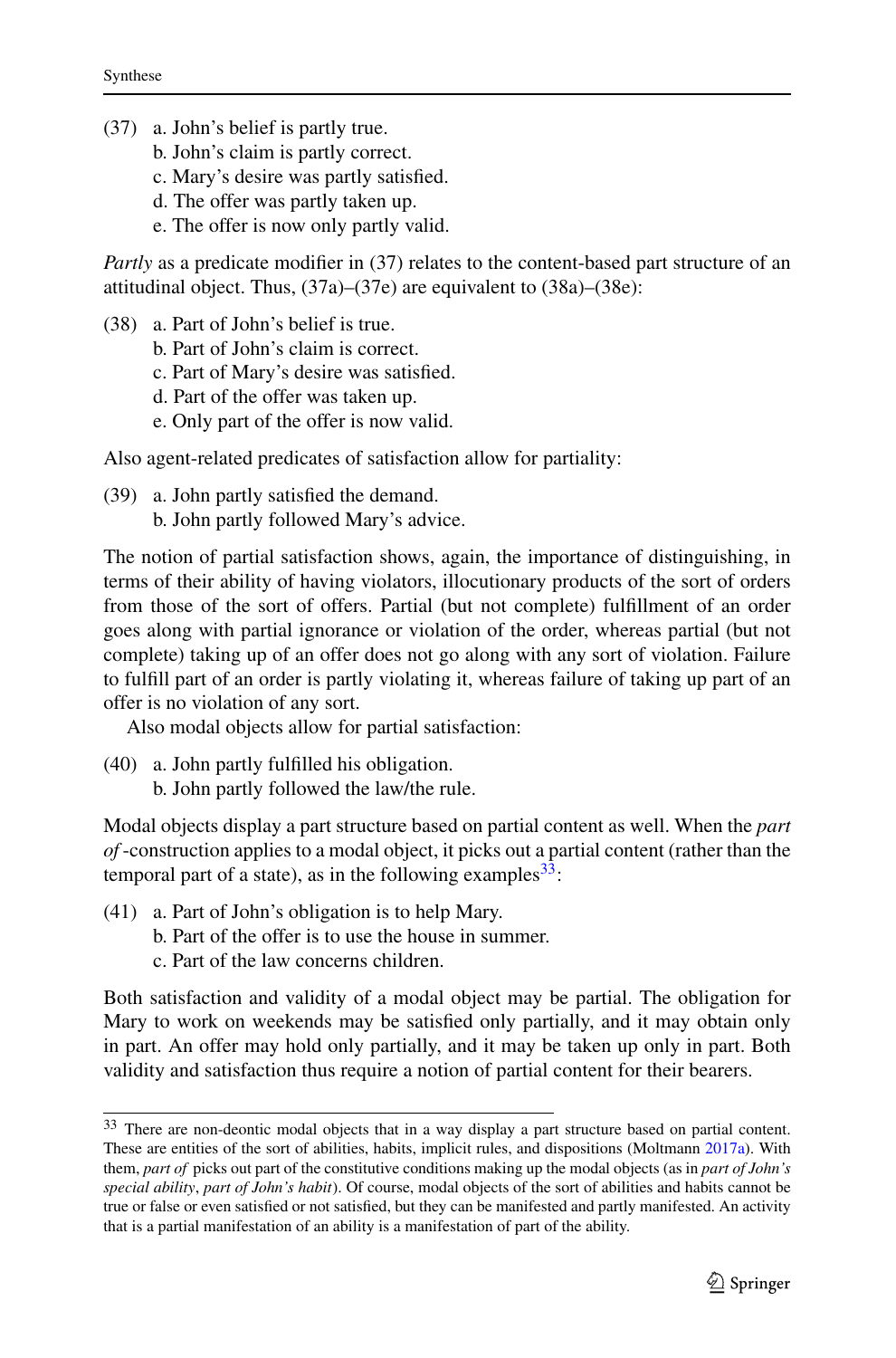Partial validity cannot be reduced to partial truth. That is, the validity of part of a modal object cannot be reduced to the partial truth of a statement of the modal object's validity. Thus  $(42a)$  is not equivalent to  $(42b)$  nor is  $(43a)$  to  $(43b)$ :

- (42) a. The students fulfilled part of the requirement. b. That the students fulfilled the requirement is partly true.
- (43) a. The police force ignored part of the order. b. That the police force ignored the order is partly true.

(42a) cannot have a reading on which part of the students fulfilled the requirement, but (42b) can have such a reading. Similarly, (43a) cannot have a reading on which part of the police force ignored the order, but (43b) can have such a reading.

Truthmaker semantics provides a straightforward notion of partial content (Yablo [2015;](#page-27-16) Fine [2017b\)](#page-26-0):

(44) For sets *A* and *B* of situations or actions, *B* is a *partial content* of *A* iff every satisfier of *A* contains a satisfier of *B* and every satisfier of *B* is contained in a satisfier of *A.*

The notion of a partial content of an attitudinal or modal object *o* can then be defined as below, where *sat*(*o*) is the set of satisfiers of  $o^{34}$ :

(45) A set *B* of situations or actions is a *partial content* of an attitudinal or modal object *o* iff *B* is a partial content of *sat*(*o*).

With this notion of partial content, the two notions of partial satisfaction (truth) and partial validity can be formulated as follows:

(46) a. An (attitudinal or modal) object *o* is *partially satisfied* (*true*) iff there is an actual situation or action *s* and a partial content *B* of  $o$  such that  $s \in B$ . b. A (potential) modal object *o* is *partially valid* if there is a partial content *B* of *o* such that for some (potential) modal object *d* that is part of *o*, *d* is valid (exists) and  $B = sat(d)$ .

(46b) is a condition on potential modal objects, modal objects that may or may not obtain or be valid. (46b) presupposes that for every partial content *B* of a potential modal object  $o$ , there is a potential modal object that is part of  $o$  and has  $B$  as its (complete) content.

(ii) You may take an apple. You may take an apple or the gold.

<span id="page-21-0"></span><sup>&</sup>lt;sup>34</sup> One motivation for Fine's [\(2017b,](#page-26-0) to appear a, b) notion of partial content is to account for the invalidity of the inferences below (Ross' paradox):

<sup>(</sup>i) Take an apple! Take an apple or the gold!

Fine takes the consequence relation among imperatives as in (i) to be the relation of partial content, defined as follows. Imperative *B* is a consequence of imperative *A* iff every satisfier of *A* contains a satisfier of *B* and every satisfier of *B* is contained in a satisfier of *A*. Fine (to appear a, b) explains the invalidity of the corresponding inference with deontic may in a somewhat similar way: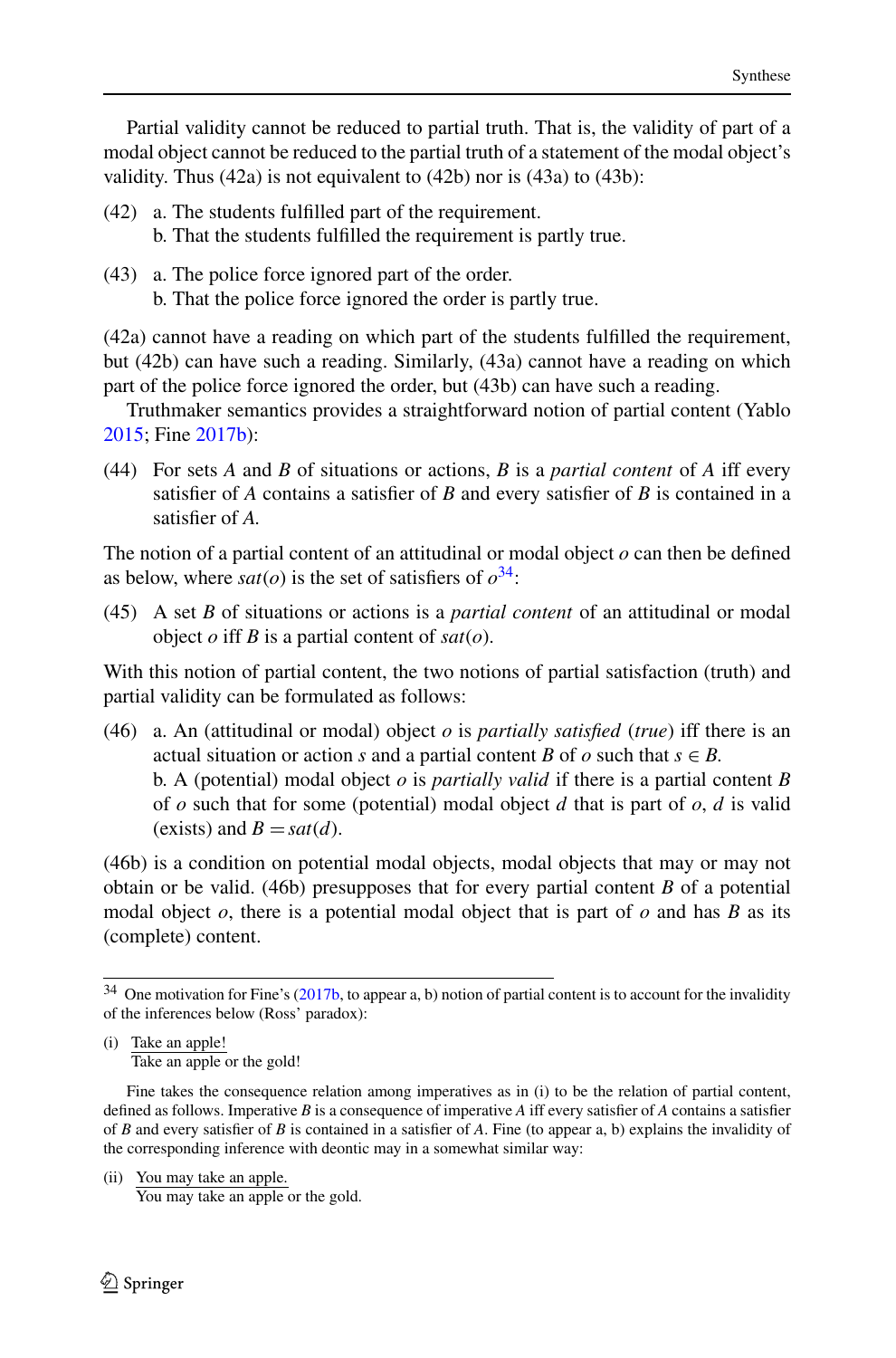# **6 Truth predicates and sentential subjects**

We have seen that truth predicates and their variants—predicates of correctness, satisfaction, and validity—apply to attitudinal and modal objects, entities that come with essential representational and, to an extent, normative properties. However, this generalization was established on the basis of sentences with noun phrases as subjects. The question, then, is how are truth predicates to be understood when they apply to *that*-clauses as subjects, as below:

(47) That Berlin is the capital of Germany is true.

There are two important generalizations about truth predicates with sentential subjects as in (47). First, the sentential-subject construction in (47) systematically alternates with the extraposition construction, as below:

(48) It is true that Berlin is the capital of Germany.

This alternation in fact holds for *all* predicates that take sentential subjects. That is, all predicates that take a clause as subject (*is important, is likely, is nice, is known, was discovered…*) also allow for the clause to be extraposed, as in (48).

Second, sentential subjects generally can be replaced by special quantifiers and pronouns such as *something* or *that*:

(49) a. Something is true.

b. That is true.

Quantifiers and pronouns like *something* and *that* are special in that they can take the place of predicative, intensional, and other nonreferential complements. They are thus not themselves indicators of the referentiality of the expression they may replace, but instead may have a nominalizing function, introducing new objects into the semantic structure of sentences that would not have been available otherwise (Moltmann [2003a,](#page-27-4) [2013a,](#page-27-10) [2017c\)](#page-27-14).

The philosophical literature, as was mentioned, has mainly focused on truth predicates with sentential subjects. This focus has given rise to particular views about the notion of truth—in particular deflationism and minimalism—which are based on the assumption that *that*-clauses are proposition-denoting nominalizations of sentences. I will come to those views and the way they are challenged by the present perspective in the next section.

Another view that the focus on *true* with sentences has given rise to is the view that *it is true that* is primarily an operator or connective rather than *is true* being a predicate applied to an object (Mulligan [2010\)](#page-27-0). When considered a connective or operator, *it is true that* would have no semantic contribution or at best would just serve to shift the evaluation of the subsequent clause to a different time or circumstance. Linguistically, this view, when applied to the actual linguistic form of *it is true*-sentences, is hard to maintain. First of all*, it is true that* does not form a constituent; rather *that* and the clause that follows *that* do. Moreover, the view gives priority to the extraposed form, when in fact extraposition of sentential subjects is always available even for predicates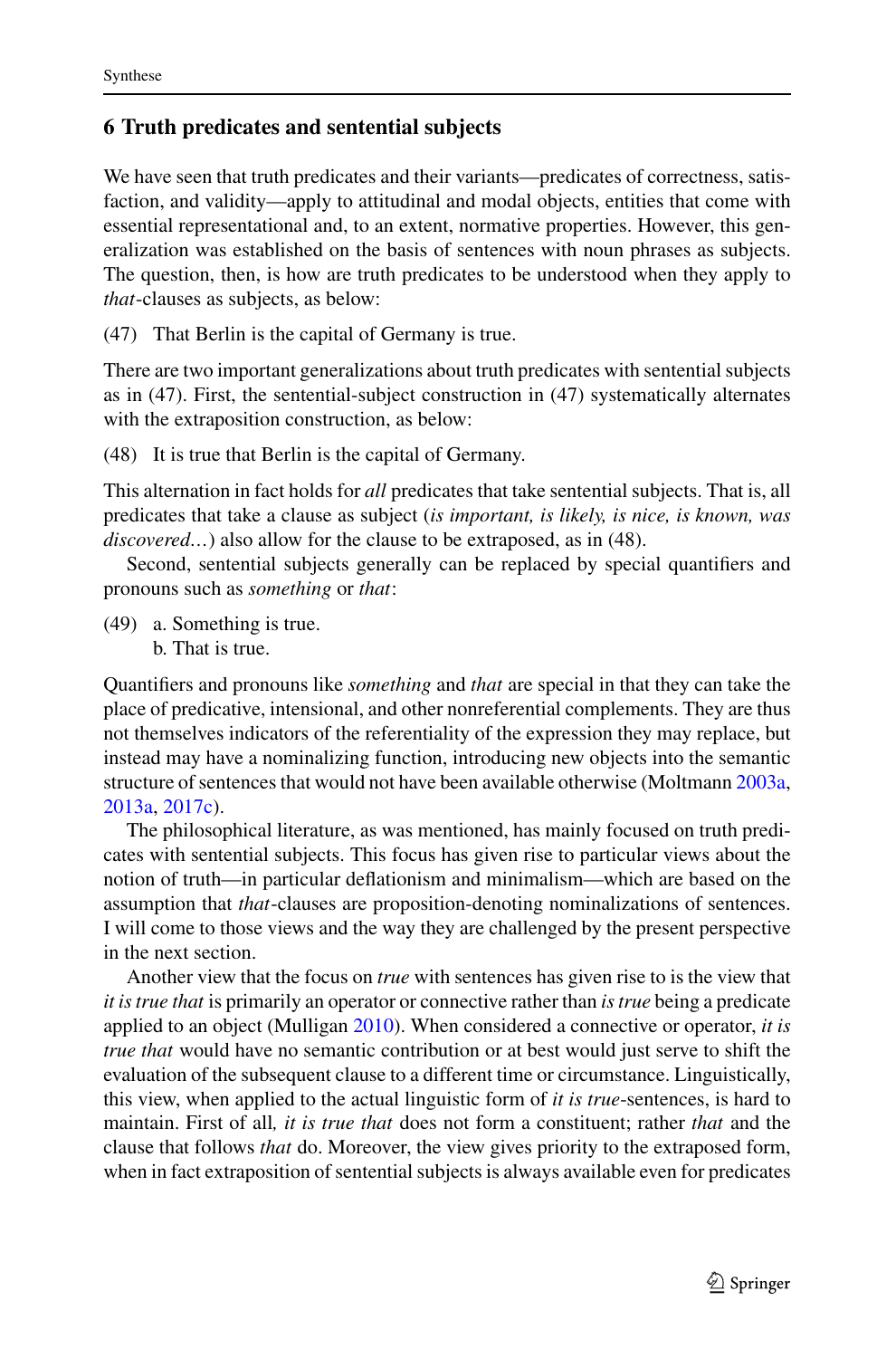like *is nice* and *is hard to believe*, which could hardly be considered 'connectives' or 'operators' (Moltmann [2015a\)](#page-27-21). In fact, the availability of the extraposed form with *true* does not specifically support *true* not acting as a predicate. There are predicates that allow only for the extraposed form, for example *seem* and *appear* (*it seems that* S, \* *That* S *seems*, *it appears that* S, \* *That* S *appears*), and the general explanation is that those predicates select CPs (roughly, sentential arguments), whereas those that allow for subject clauses select DPs (roughly, referential arguments) (Alrenga [2005\)](#page-26-7). This means that *true* actually selects a DP (a referential argument) rather than a sentential argument (a *that*-clause), even if the embedded clause is extraposed. The *that*-clause, which is a CP, will thus not act as a referential term standing for the object that *true* applies to. Rather the DP, which is syntactically required in subject position, will do so.

How then does the *that*-clause relate to the DP in subject position with the predicate *true*? There are roughly two views in the literature about the syntactic position of the apparent subject clause and its relation to the DP in subject position. On one view, argued for by [Koster \(1978\),](#page-27-29) the subject clause is in fact in topic position. This means that it would just be linked to an empty nominal element  $e_N$  in the subject position in the structure below:

#### (50)  $[[That Paris is the capital of France]$ <sub>rop</sub>  $[[e_N]_{DP} [is true]_{VP}]]]_{CP}$

The topic position does not require a referential expression, but also allows for predicates (such as *really happy* in *Really happy he will never be*). Only the empty DP in subject position will refer to the object that *true* is predicated of. An empty DP in subject position in general may stand for different sorts of objects, depending on the type of object the predicate requires; the *that*-clause in topic position will just serve to characterize the object's content.

On another view, recently pursued by [Kastner \(2015\),](#page-27-30) a subject clause will in fact just be a part of the DP in subject position modifying an empty nominal  $e_N$ , as below:

#### (51)  $[[e_N \text{ that Paris is the capital of } \text{France}]_{\text{DP}}$  [*is true*]<sub>VP</sub>]<sub>CP</sub>

Such a DP construction would overtly be of the sort *the claim that* S, *the fact that* S, or *the proposition that* S. On that view, again, the *that*-clause would have the semantic role of just characterizing the object the entire DP stands for and that the predicate will apply to, rather than acting as a referential term referring to it.

Without going into the details that motivate the two views and a comparison among them, clearly on either view *true* with a *that*-clause requires a referential category (DP) in subject position (unlike on either view, *seems* and *appears*). This means that *true* should perform its ordinary semantic role as a predicate applying to an object even when it applies to a *that*-clause.

What sort of object does the subject DP with *is true* stand for? It appears that *true* with a *that*-clause does not apply to a proposition, but rather to an attitudinal object, just like *true* with an overt DP (referential NP). More precisely, *true* with a *that*-clause applies to a contextually given claim or suggestion whose content is given by the *that*clause. The semantic evidence comes from the applicability of the normative truth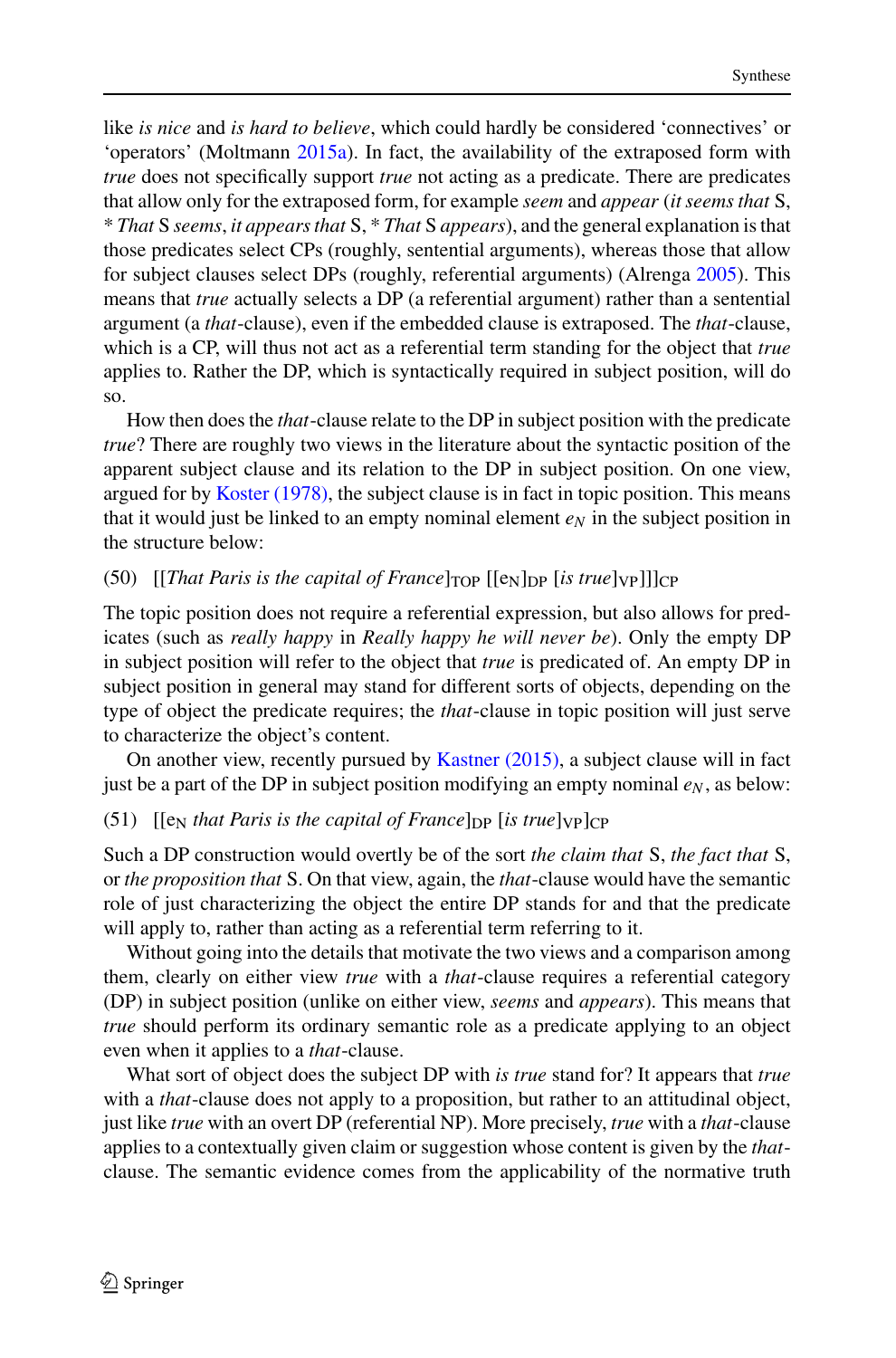predicate *correct* to *that*-clauses. *Correct*, which was not applicable to propositions, is unproblematic with *that*-clauses (in subject position and when extraposed), and then, as with beliefs and claims, it conveys truth (and just truth):

- (52) a. That John is the director is correct.
	- b. It is correct that John is the director.

As such, *correct* also permits modification by *partly*, requiring access to the partial content of a truth-directed attitudinal object:

(53) That John is in charge is partly correct.

The syntactic and semantic arguments taken together make it implausible that *that*clauses with the predicate *true* stand for abstract propositions, the semantic values of sentences. Rather they support the view that *that*-clauses with *true* as predicate serve to characterize a claim, suggestion, or hypothesis to which the speaker refers with the silent (or at least partly silent) DP in the subject position. This interpretation would correspond to a syntactic structure in which the subject DP contains a silent head noun for an assertive illocutionary product and the *that*-clause appears in or relates to the position following the silent noun for the illocutionary product.<sup>35</sup> Note that the claim or suggestion referred to need not be an actual one: it may be a *kind* of claim or suggestion, what could be referred to as 'the claim that *S*' or 'the suggestion that *S*'. Natural language permits reference to particular attitudinal objects (*John's claim that* S) just as it permits reference to kinds of attitudinal objects (*the claim that* S) (Moltmann [2003b,](#page-27-11) [2013a,](#page-27-10) [2014,](#page-27-13) [2017c\)](#page-27-14).

A final issue is how special quantifiers or pronouns like *something* or *that* as in (49a, b) should be understood. Such quantifiers and pronouns are special in that they can take the place of various nonreferential occurrences of expressions (predicative and intensional complements of verbs, for example). They arguably act semantically as nominalizing expressions and as such stand for attitudinal objects or kinds of them

- (i) a. That Mary got elected is nice.
	- b. The fact that Mary got elected is nice

Other predicates may apply only to possibilities, for example *exclude*. Thus (iia) can only be understood as equivalent to (iib), even though there is a sense in which facts and claims can be excluded too:

- (ii) a. That John might get elected is excluded.
	- b. The possibility that John might get elected is excluded.

<span id="page-24-0"></span><sup>35</sup> There is a puzzle for this syntactic account of subject clauses, though, that still needs an explanation. This is a difference between full DPs with a *that*-clause modifier and DPs with a silent head noun. *That-*clauses in subject position are not referentially independent, unlike what the account would predict. That is, what kind of entity a *that*-clause in subject position stands for depends strictly on the predicate. This is illustrated in the understanding of the evaluative predicate *nice* below:

Sentence (ia) allows only for a reading on which *nice* evaluates a fact, making it equivalent to (ib) even though *nice* could in principle evaluate a proposition (as in *the proposition that* S *is nice*) or a possibility (as in *the possibility that S is nice*).

Only in the presence of a suitable predicate can a *that*-clause in subject position stand for a contextually given claim or suggestion, for example with *true* or *correct*. This means that with (apparent) subject clauses the silent head noun of the subject DP cannot be freely chosen, unlike the overt head noun in the construction *the claim that* S.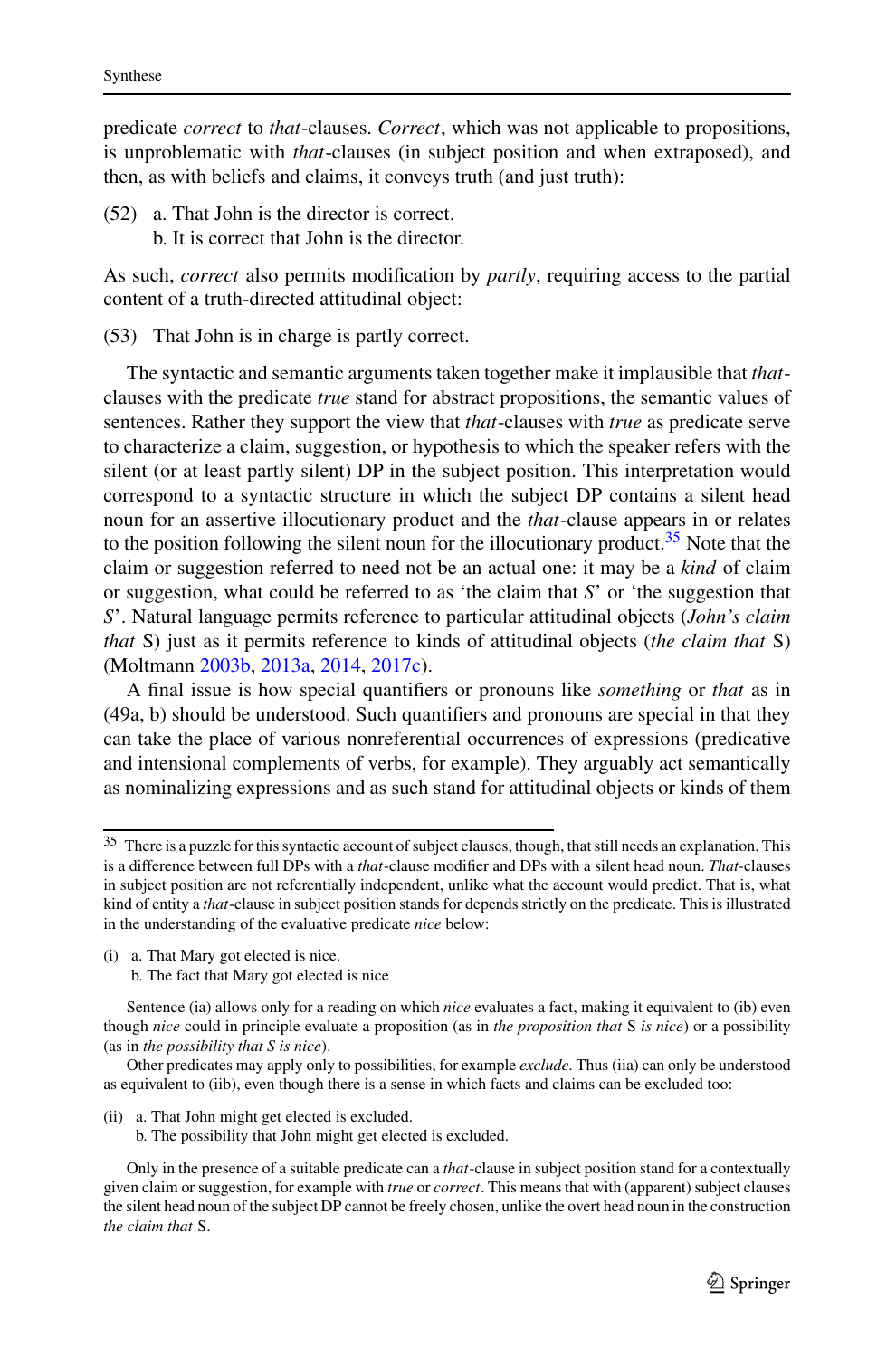when they occur with predicates that also take *that*-clauses [\(Moltmann 2003a,](#page-27-10) [b,](#page-27-11) [2013a,](#page-27-10) [2017c\)](#page-27-14).

# <span id="page-25-0"></span>**7 Truth predicates in natural language and deflationist and minimalist views of** *true*

One central issue in the philosophical discussion of truth is the status of *true* as a predicate expressing a property. The last section made clear that *true* syntactically and semantically acts as a predicate even with *that*-clauses. Another issue is whether *true* as a predicate expresses a property in any substantial sense or whether it better goes along with a deflationist or minimalist account of some sort [\(Horwich 1990;](#page-27-3) Künne [2003\). In what follows, I will argue that the overall view of truth and related notions](#page-27-4) that is reflected in truth-related predicates in natural language is incompatible with a deflationist or minimalist view of truth.

Deflationists and minimalists deny that *true* expresses a real property, but they do not necessarily make claims about the syntactic status of *true*. Thus, [Horwich's \(1990\)](#page-27-3) version of deflationism only maintains that what constitutes having the concept of truth is the knowledge of the equivalence schema below, where [S] is a nominalization function (roughly corresponding to the complementizer *that*) [36:](#page-25-1)

(54) [(*that*) S] is true iff S.

As stated in (54), this deflationist view still makes some semantic assumptions, though. First, it gives priority to the clausal construction. (54) is applicable only when *true* applies to a *that*-clause and not when it applies to a referential NP. Moreover, (54) treats a *that*-clause as a proposition-referring term. Given (54), the application of the truth predicate amounts to the denominalization of the proposition-referring term (a *that*-clause) and the use of the sentence thus obtained.

In addition, (54) could not be extended to the full range of truth-related predicates. First of all, a schema like (54) could not apply to the normative predicate *correct* conveying truth when applied to some objects, but not others. *Correct* does not even apply to propositions, but only to entities like beliefs and assertions.

Moreover, (54) cannot be extended to predicates of satisfaction, which is particularly problematic if predicates of satisfaction are considered predicates that include *true* as a special case. For a schema like (54) to cover predicates of satisfaction, it would have to apply to what amounts to the nominalization of an imperative, let's say to a term for a request. But the satisfaction of a request does not amount to the use of an imperative. The latter serves to *make* a request, not to satisfy it. The deflationist account, moreover, could not apply to agent-related satisfaction predicates.

There is also a general issue with what *true* is taken to apply to in (54). It is far from clear that there is such a thing as a notion of an abstract proposition—a truth bearer—that is not itself constituted by the notion of truth and the intentionality of agents (Boghossian [2010\)](#page-26-8). Truth is intimately linked to intentionality and the ability to represent, on a par with satisfaction. Attitudinal objects as agent- and mind-dependent objects reflect that link, abstract propositions don't.

<span id="page-25-1"></span><sup>36</sup> The following critique also applies to [Künne's \(2003\)](#page-27-4) minimalist account.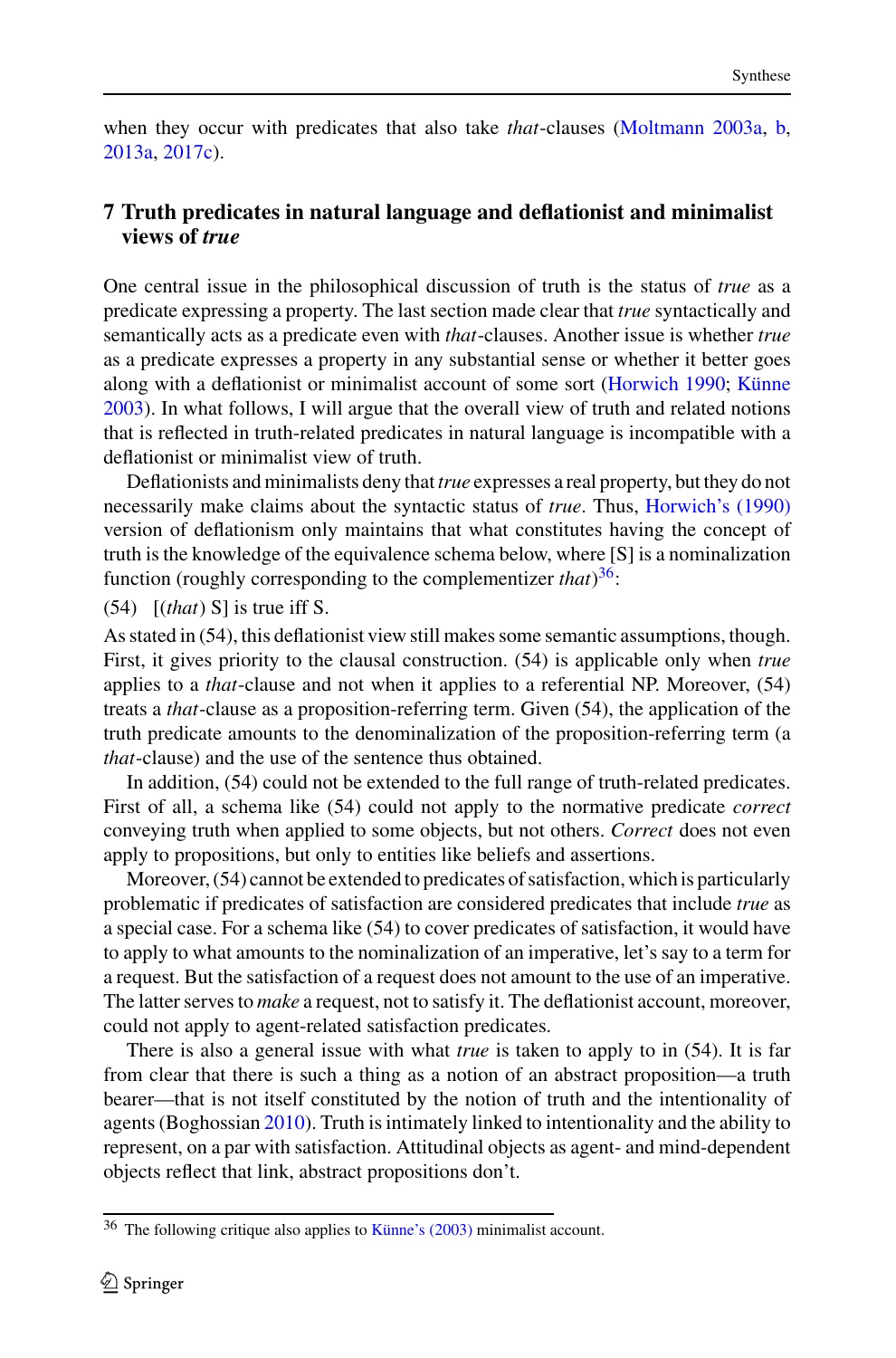# **8 Conclusion**

The aim of this paper was to show that a closer look at the semantic behavior of truth predicates and their variants provides important insights into the notion of truth and related notions. The core of natural language, the paper argued, reflects the view that attitudinal objects are the bearers of truth or satisfaction conditions, rather than propositions, as on the standard view. This holds even when truth predicates apply to *that*-clauses. Furthermore, natural language displays a notion of truth that has the status of a norm associated with certain types of representational objects, rather being action-guiding. Finally, the different types of satisfaction predicates give support for a truthmaker theory being associated with the notions of truth and satisfaction, as does the possibility of partial truth, partial satisfaction, and partial validity.

If attitudinal objects rather than propositions act as the primary truth bearers, this will raise the question of the semantics of attitude reports. On the standard view, attitude reports like *John believes that* S involve propositions as the semantic values of *that*clauses, which will act as the relata of a two-place attitudinal relation (the relation of believing). However, there are various linguistic and philosophical motivations for an alternative view on which attitudinal objects, rather than propositions, play a central role in the semantics of attitude reports.<sup>37</sup>

**Acknowledgements** This paper has benefitted greatly from comments of two referees and the editor of the special issue Jeremy Wyatt. It also has benefitted from comments by Rögnvaldur Ingthorsson, Bruno Leclercq, Paolo Leonardi, Benjamin Nelson, and Stephen Yablo. Previous versions of the paper were presented at the workshop *Truth, Contextualism, and Semantic Paradox* at Ohio State University, Columbus, March 29–30, 2017 and the workshop *Force, Content and the Unity of the Proposition* at the University of Vienna, May 19–20, 2017, and I would like to thank the audiences for discussion.

## **References**

<span id="page-26-7"></span>Alrenga, P. (2005). A sentential subject asymmetry in english and its implications for complement selection. *Syntax, 8,* 175–207.

<span id="page-26-1"></span>Asher, N. (2010). *Lexical Meaning in Context: A Web of Words*. Cambridge: Cambridge University Press. Boghossian, P. (2003). The normativity of content. *Philosophical Issues, 13,* 31–45.

<span id="page-26-8"></span><span id="page-26-2"></span>Boghossian, P. (2010). Our grasp of the concept of truth: Reflections on Künne. *Dialectica., 64,* 553–563. Cresswell, M. J. (1986). Why object exists, but events occur. *Studia Logica, 45,* 371–375.

- <span id="page-26-5"></span><span id="page-26-0"></span>Fine, K. (2017a). Naïve metaphysics. In J. Schaffer (Ed.), *Philosophical issues* (Vol. 27, pp. 98–113).
- <span id="page-26-6"></span>Fine, K. (2017b). Truthmaker semantics. In B. Hale, C. Wright, & A. Miller (Eds.), *A companion to the philosophy of language*. Chichester: Wiley **(online)**.
- Fine, K. (to appear a). Compliance and command I. *Review of Symbolic Logic* (to appear).

Fine, K. (to appear b). Compliance and command II'. *Review of Symbolic Logic* (to appear).

<span id="page-26-3"></span>Gibbard, A. (2005). Truth and correct belief. *Philosophical Issues, 15,* 338–350.

Glüer, K., & Wikforss, A. (2009). Against content normativity. *Mind, 118,* 31–70.

Grover, D. L., Camp, J. L., & Belnap, N. D. (1975). A prosentential theory of truth. *Philosophical Studies, 27,* 73–125.

<span id="page-26-4"></span>Hacker, P. M. S. (1982). Events, ontology, and grammar. *Philosophy, 57,* 477–486.

<span id="page-26-9"></span><sup>37</sup> On that view, *that*-clauses semantically act as predicates of attitudinal objects and the sharing of a propositional content consists in two agents engaging either in attitudinal objects that are closely similar (that is, the same in content) or in the same kind of attitudinal object (Moltmann [2003b,](#page-27-11) [2013a,](#page-27-10) [2014,](#page-27-13) [2017c\)](#page-27-6).